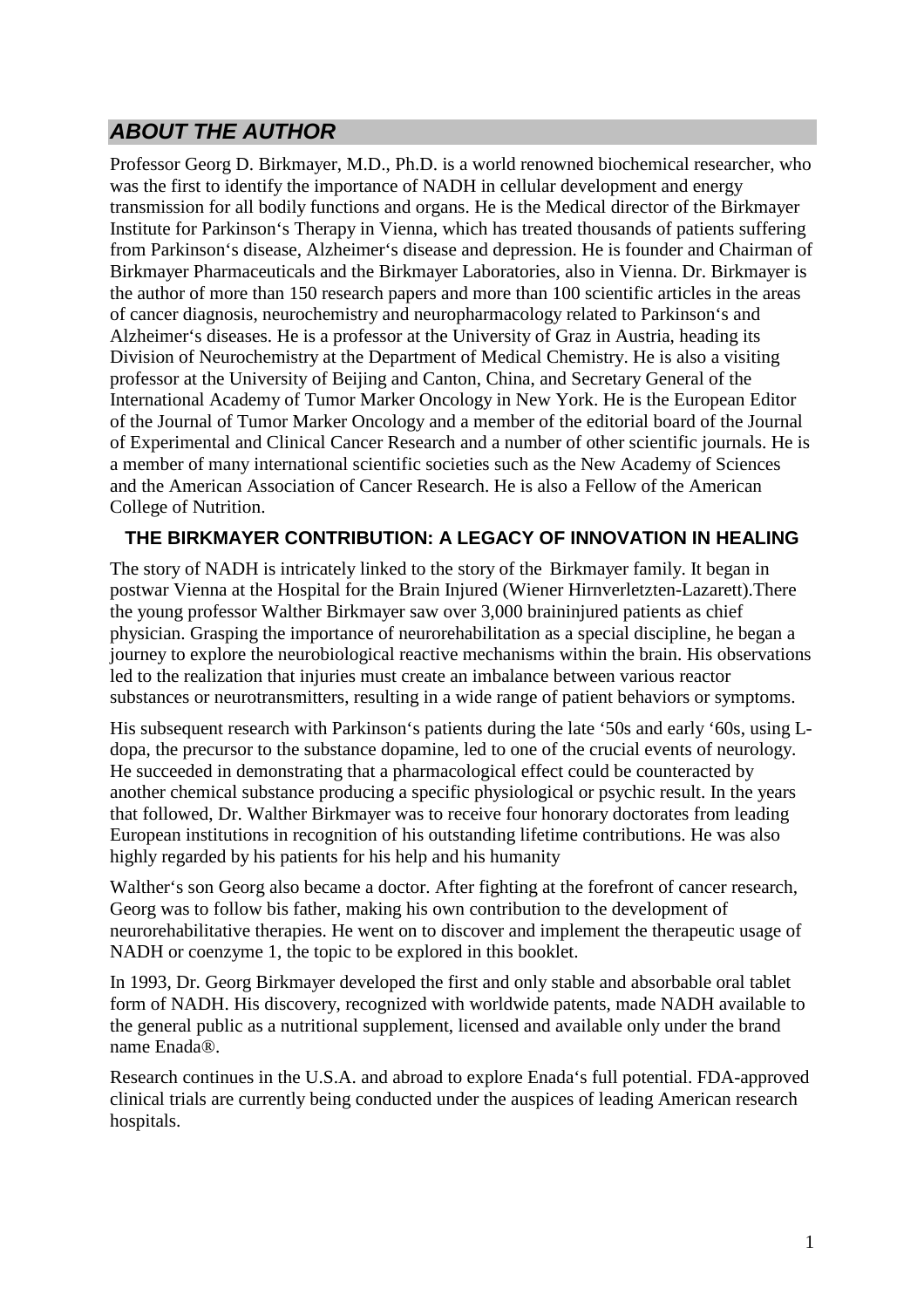# **NADH The Energizing Coenzyme**

# **How an important, yet littleknown coenzyme enhances cellular energy in brain and body functions**

**Prof. Georg Birkmayer, M.D., Ph.D.** 

**Foreword by Richard A. Passwater, Ph.D.**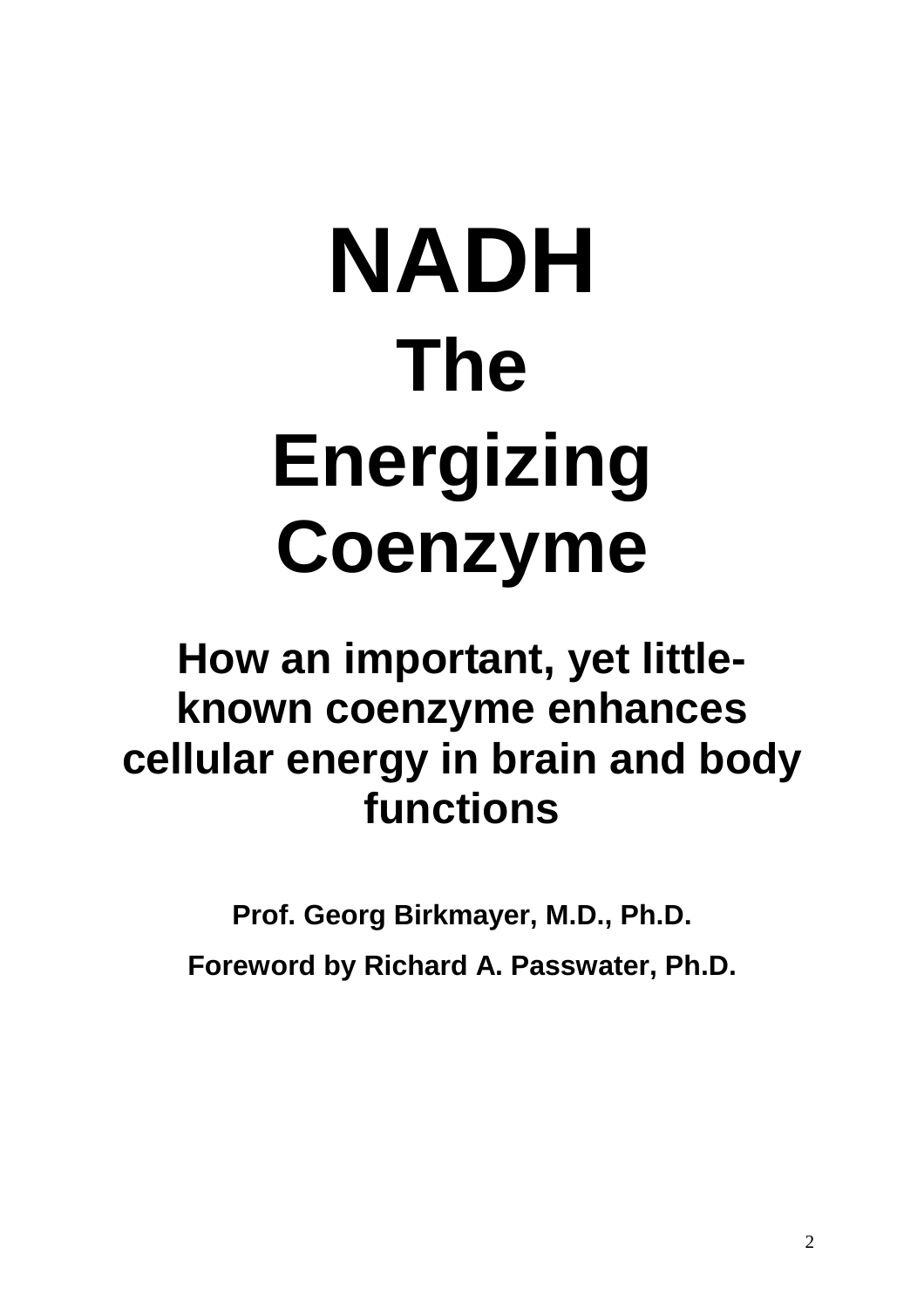# **CONTENTS**

| ENADA (NADH): IMPORTANCE FOR PEOPLE TODAY AND IN THE FUTURE 17 |
|----------------------------------------------------------------|
| ENADA (NADH): ACTUAL CONSUMER USAGE EXPERIENCE  18             |
|                                                                |
|                                                                |
|                                                                |
|                                                                |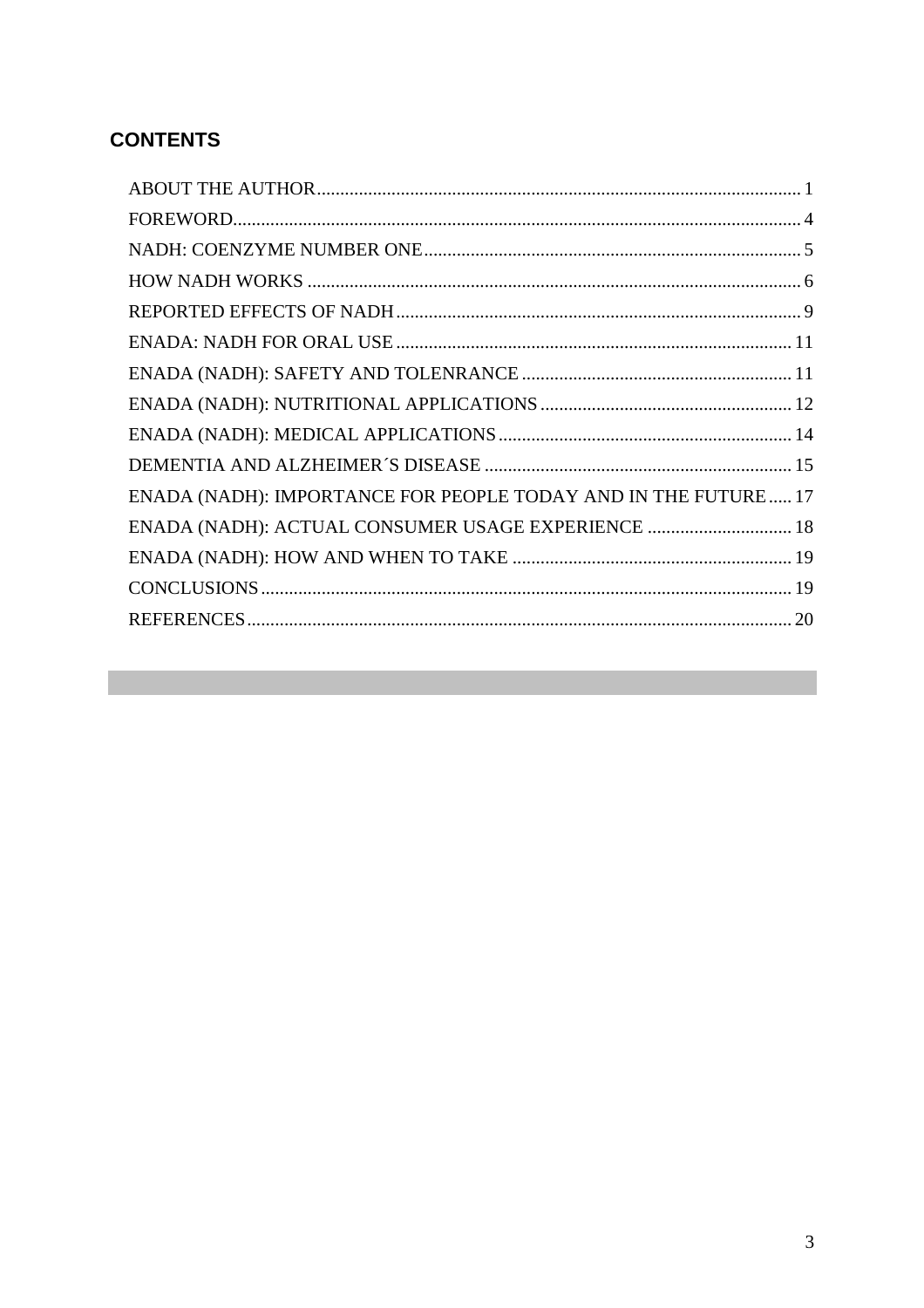# **FOREWORD**

The health research community is especially excited that practical way to increase cellular levels of an important compound called NADH has been found. A simple dietary supplement containing a stabilized form of NADH has been developed by Dr. Georg Birkmayer. Why is this so exciting? Because NADH, which is the biochemist's abbreviation for nicotinamide adenine dinucleotide, is extremely important to health. The reason that it hasn't been widely discussed before is that until now, there was no way to do anything about improving the level of NADH in cells. It was like the weather. Why talk about it if you can't do anything about it.

How important is NADH? While there is no such thing as a singularly "most important" compound in the body, or even a "most important antioxidant", NADH comes as close as a single compound can. NADH is both the primary coezyme that drives reduction and oxidation reactions in cellular metabolism and the most powerful antioxidant. An extraordinarily complex molecule, NADH is essential to produce energy from food. NADH is the principal carrier of electrons in the oxidation of molecules that produce energy in the cell. The more NADH available in the cells, the more energy can be produced.

As the body's most powerful antioxidant, NADH can regenerate other important antioxidants to protect the body from damaging free radical attack. Free radicals are involved in more than 80 diseases, including heart disease, cancer, arthritis and neurodegenerative diseases of aging. As an example of the importance of NADH to the antioxidant cycle, NADH can supply a molecule of oxidized glutathione to form the cell's major antioxidant, reduced glutathion. This action can be repeated along the antioxidant chain.

Reduced glutathione can regenerate spent vitamin C back to active vitamin C, which in turn can regenerate spent vitamin E back into active vitamin E. Thus, a few molecules of NADH can have a profound influence on the body's antioxidant defenses against disease-causing free radicals.

NADH's amplification effect can be seen in other ways as well. Each molecule of NADH can produce three molecules of ATP, a major compound for storing energy in the body. Another example is that each molecule of NADH can produce six molecules of dopamine, which is extremely important to mental function and to patients with Parkinson's disease. This amplification effect is due to the fact that NADH is a coenzyme that helps power many different enzymes to be catalysts in thousands of reactions in the body. The NADH plus the appropriate enzymes can cycle over and over to drive essential reactions. Thus, a few additional milligrams of NADH in the body can often bring about major improvements in body function as verified by several recent clinical studies.

Dr. Birkmayer, the pioneer in using NADH to treat Parkinson's disease, has extended his research to include other scientists at universities such as Georgetown University Medical Center, Washington, D.C. and Lenox Hill Hospital, New York City. He describes this exciting research in this book in a clear, understandable manner. Research is expanding into new areas, but at this writing I have been following the research in Parkinson's disease, chronic fatigue syndrome and Alzheimer's disease. The value of NADH in treating these disorders is discussed in this book. In addition, Dr. Birkmayer discusses the potential utility of NADH to improve cellular metabolism and energy levels in those not suffering from overt disease states, but also not producing optimal levels of NADH in their bodies. There is much of interest about NADH for everyone.

Richard A. Passwater, Ph.D. Berlin, Maryland September 1997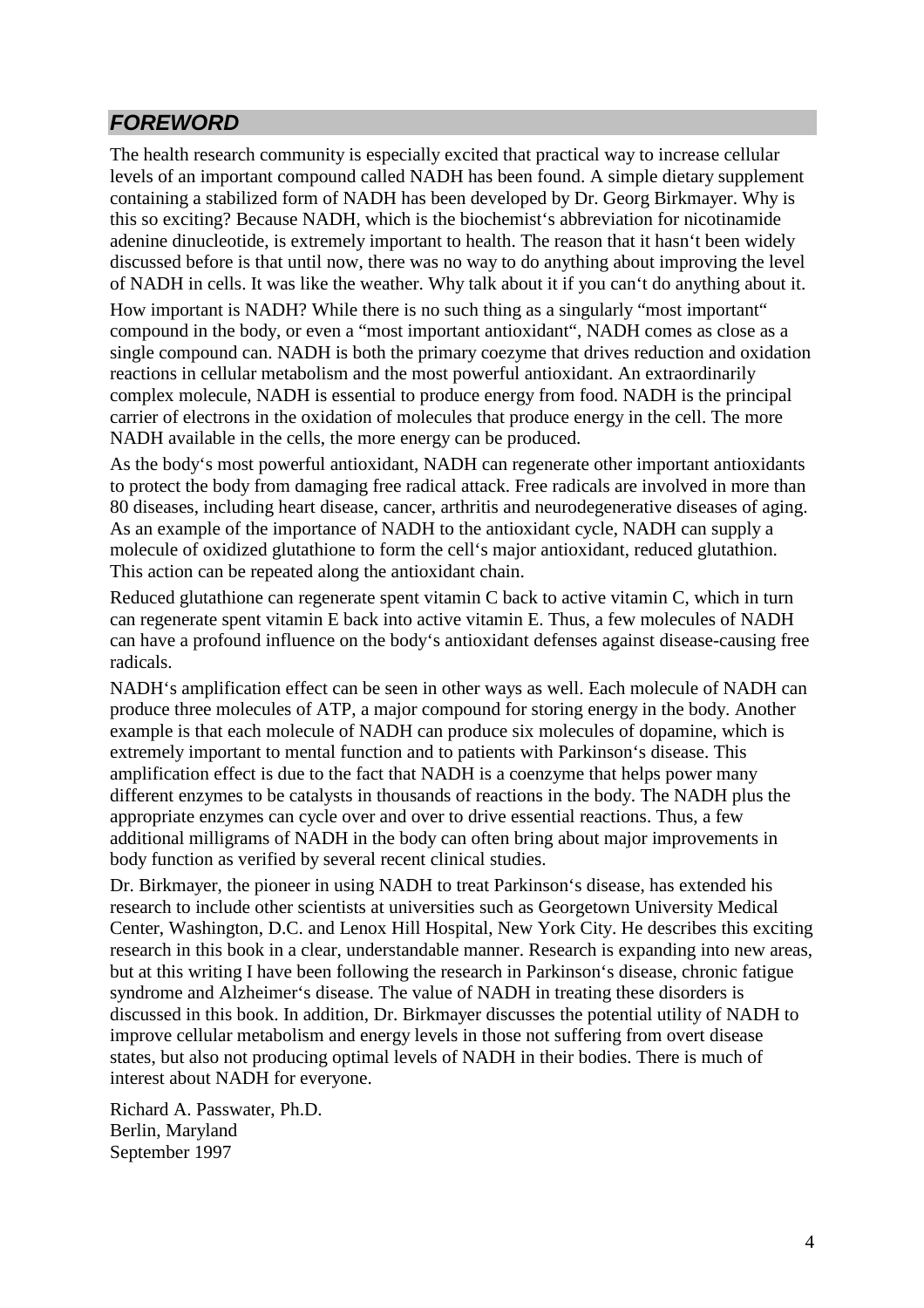# **NADH: COENZYME NUMBER ONE**

NADH is the abbreviation for the biological substance nicotinamide adenine dinucleotide. The "H" stands for high-energy hydrogen and indicates that it is the reduced form of coenzyme 1, another term for NADH.

Enzymes catalyze biological processes and create products in our body which we need to survive. They can be compared to production machinery in a factory which transposes one material into another one. In living cells they catalyze the breakdown and turnover of food components into smaller units, ultimately converting food into water and energy. Enzymes can perform their work only if an additional essential factor combines with the enzyme itself. This factor is called a coenzyme.

Without a complementary coenzyme, the majority of enzymes will not work. Hence a coenzyme is a necessary component for an enzyme to become active. Unlike DHEA and melatonin, NADH is not a hormone but a coenzyme. You can compare enzymes and coenzymes with an engine and its fuel. The enzyme is the engine and the fuel is the coenzyme. Without its coenzyme the enzyme will not work. The deficiency of a needed coenzyme will actually slow down the enzymatic production process. A deficiency of NADH will result in an energy deficit at the cellular level, the symptom of which is fatigue. For the body to be deficient of NADH is the same as a car running out of gasoline. The more NADH a cell has available, the more energy it can produce. Unfortunately, the level of NADH in our body declines with aging and so do the NADH-dependent enzymes, in particular those for energy production.

#### **HISTORY OF NADH**

NADH was discovered in 1905 in yeast and was originally named cozymase, indicating that it is an essential factor for an enzyme. For over 90 years it has been described extensively in all biochemistry textbooks. NADH is also known under a number of synonyms. The synonyms for NADH are:

| <b>Chemical Name:</b>    | B-nicotinamide adenine dinucleotide, reduced form |
|--------------------------|---------------------------------------------------|
| Synonyms:                | Nadide, disodium salt, reduced form               |
|                          | Diphosphopyridine nucleotide, reduced form        |
|                          | Adenine-D-ribose-phosphate-phosphate              |
|                          | D-ribose-nicotinamide, reduced form               |
|                          | Cozymase, reduced form                            |
|                          | Coenzyme 1, reduced form                          |
|                          | Codehydrogenase, reduced form                     |
|                          | Enzopride                                         |
| <b>Abbreviated Name:</b> | NADH, DPNH, ARPPRNH, Co 1                         |

# **NADH IN FOOD AND DIETARY SOURCES**

NADH is present in every living cell, animal or plant. Hence it is present in our daily food. Meat, poultry, and fish contain the highest amount of NADH (Table 1). Vegetables, fruits and other vegetarian food have a much lower NADH content than meat.

| <b>Table 1: NADH Content in Food</b> |                                 |  |  |
|--------------------------------------|---------------------------------|--|--|
| Food type                            | NADH content in mg/kg of tissue |  |  |
| Meat                                 | 50                              |  |  |
| Poultry                              | 40                              |  |  |
| Fish                                 | 35                              |  |  |
| Yeast                                | $\overline{2}$                  |  |  |
| Potatoes                             | 0.2                             |  |  |
|                                      |                                 |  |  |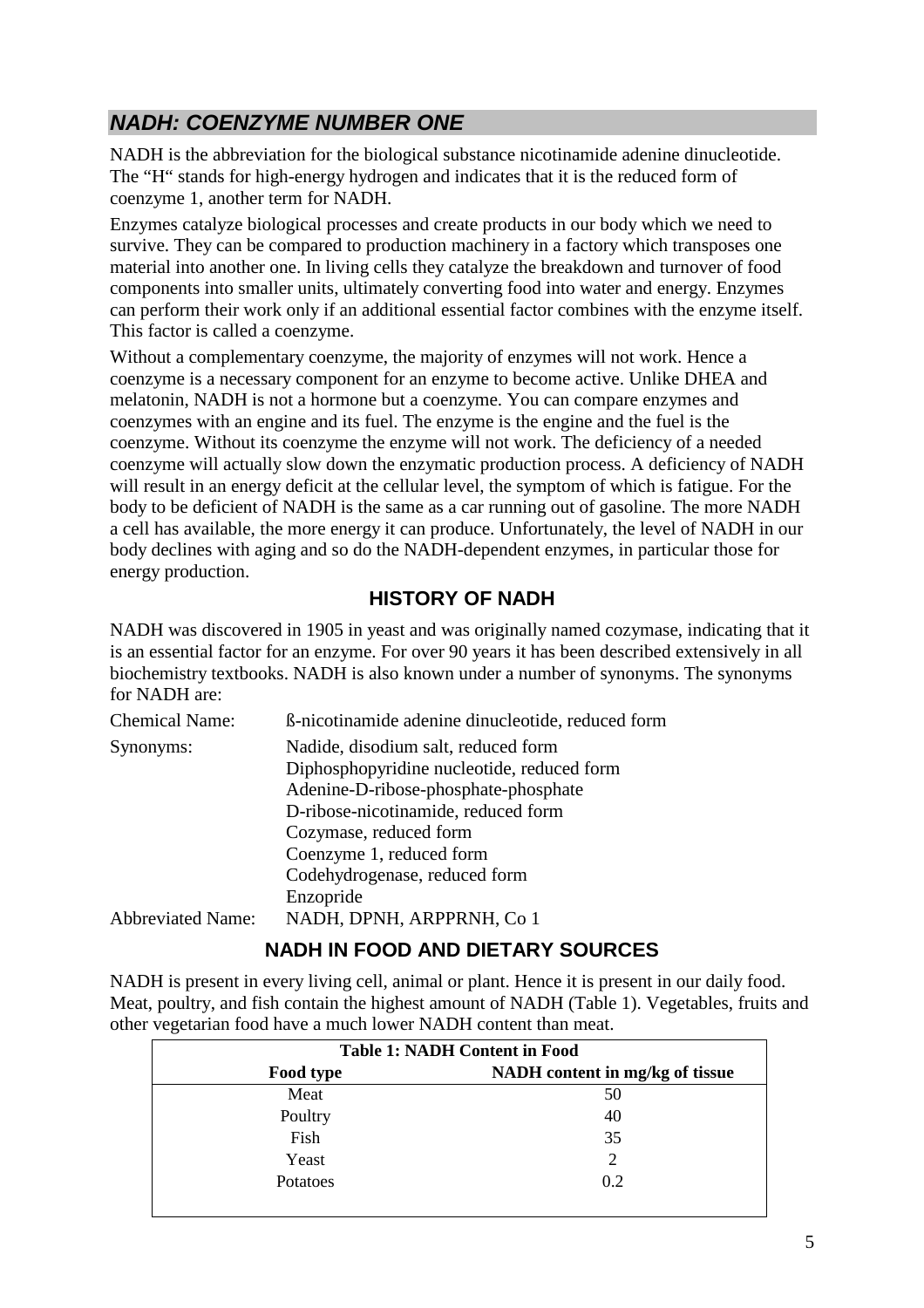It should be noted that most of the NADH we take in from foods is destroyed during the cooking process. The situation would not be much improved even if our diets consisted mostly of raw meat or fish, as the greater part of the NADH present in these foods is degraded by the stomach gastric acid system in our bodies.

Animal cells do produce more NADH, because they need more energy for movement and locomotion. The highest content of NADH is found in the heart and flight muscle of birds. Plants are unable to move from one place to the other, so they do not need that much energy. Therefore they produce much less NADH than animal cells. Because of the low NADH content from plant sources, a vegetarian's intake of NADH is significantly less than that of people with a mixed meat-containing diet. It is known that vegetarians can develop an NADH deficiency over time. However, they may overcome their potential NADH deficit by a simple daily supplement tablet of the stabilized form NADH (Enada).

# **HOW NADH WORKS**

The most important biological functions of NADH are as follows:

- 1. The cellular fuel for energy production
- 2. Key role in cell regulation and DNA repair
- 3. Enhancer of the cellular immune System
- 4. A potent antioxidant
- 5. The stimulator of dopamine, adrenaline and norepinephrine production

#### **NADH: THE CELLULAR FUEL FOR ENERGY PRODUCTION**

All living cells require energy to stay alive. Without energy a cell dies because energy production represents the essential prerequisite for every living cell. How is energy produced in the living cell? As shown in Figure 1, food is taken in, digested, and its components, proteins, carbohydrates and fat, are reduced into smaller molecules such as amino acids, sugars and lipids. They are further processed, leading to a reducing power in the form of NADH, the reduced form of coenzyme 1. NADH reacts with oxygen to produce in a cascade of reactions water  $(H_2O)$  and energy. This energy is stored in the form of the chemical compound adenosine triphosphate, abbreviated ATP. In other words the hydrogen in NADH, derived from splitting our food, combines with molecular oxygen present in all living cells (Figure 2) to form water and energy. Living cells use a rather sophisticated approach in order to conserve the energy. The very active hydrogen is bound to a bigger molecule, namely NADH, where it is less reactive than in pure form, but still retains its reaction (reducing) power. One molecule of NADH yields three molecules of ATP, an energy-rich compound present in all living cells. The more NADH a cell has available, the more energy it can produce. The amount of NADH a cell contains depends on the amount of energy it requires. Heart muscle cells, which have to contract themselves every second for an entire life time (3,600 times an hour or 86,400 times a day), contain 90 micrograms (µg) of NADH per gram of tissue. Brain and muscle cells contain 50 µg. This suggests that the brain needs at least as much energy as muscle cells, which is approximately 30 percent of the entire energy produced by an individual. In summary, the more NADH a cell has available the better it can perform its functions such as energy production, and therefore the longer it can survive.

#### *The more NADH a cell has available, the more energy it can produce.*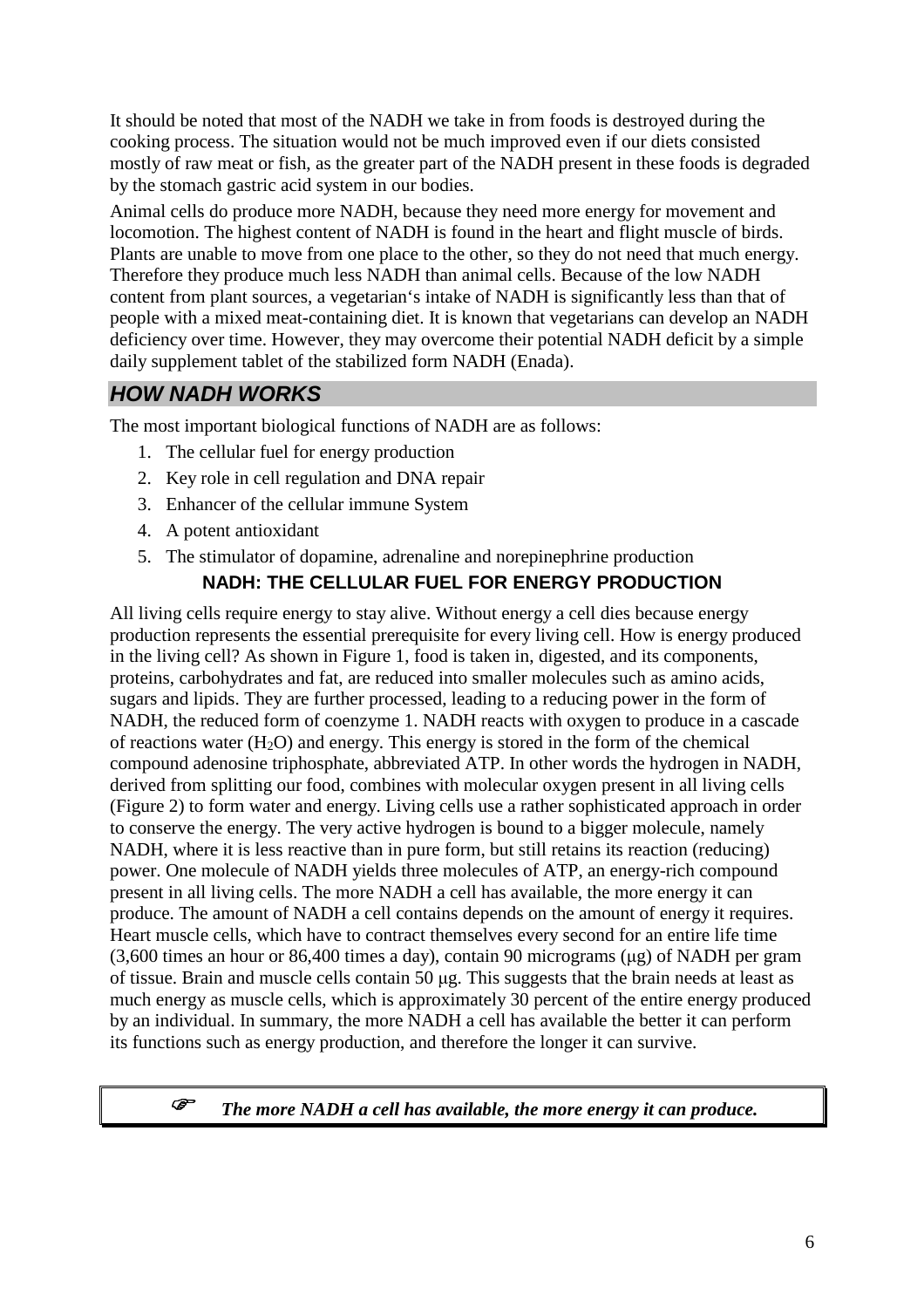**Figure 1: Simplified diagramm of the stages of metabolism that lead from food to NADH** The series of reactions produces ATP, which is then used to drive biosynthetic reactions and other energy-requiring processes in the cell.



| Figure 2: Cell fuel |  |          |  |                 |
|---------------------|--|----------|--|-----------------|
| NADH <sub>2</sub>   |  |          |  | $H_2O$ + Energy |
| (Hydrogen)          |  | (Oxygen) |  | (Water)         |

#### **NADH CONTROLS CELL REGULATION AND CELL DAMAGE REPAIR**

The genetic code of all cells resides in the deoxyribonucleic acid, abbreviated DNA. The DNA in the nucleus is well protected by histones and other macromolecules. Nevertheless, it can get damaged by exposure to various agents such as radiation, ultraviolet light, ozone and chemical toxins such as cytostatics, antibiotics or anti-inflammatory drugs.

lt is important to note that the chemical industry produces more than 20,000 new chemical compounds every year, often without fully knowing how potentially toxic they may be. Yet they are being marketed in a variety of ways, pure or combined with other chemicals, usually without any toxicological studies done beforehand. Needless to say that people are continually exposed to these new chemicals usually without realizing their toxic potential.

These potentially harmful agents can react with our chromosomes. If our DNA is affected and damaged by one of these agents our genetic material will be altered. Replication of altered, defective DNA causes changed features in newly divided cells provided cell division can still occur. The greater the DNA damage the more extensive alterations in the cell and tissue occur. Genetic damage is the biochemical basis for a number of chronic diseases such as cancer, rheumatoid arthritis, immunodeficiencies and arteriosclerosis. Hence it is imperative that our genetic material remains unaltered in order to guarantee that any new progenitor cells developing after cell division occurs are identical to their parent cells. If the DNA is altered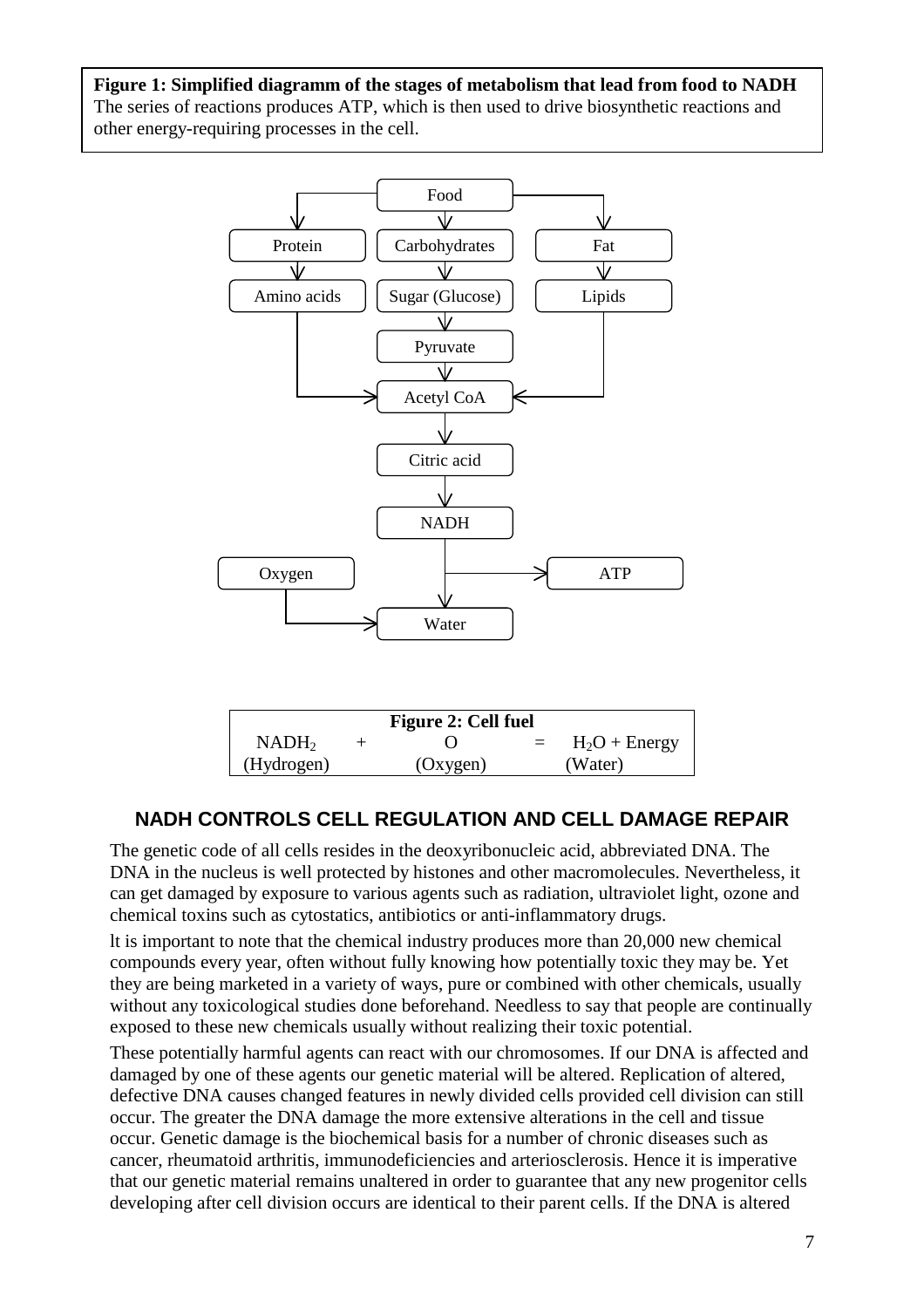by physical or chemical agents, the newly developing progenitor cells may be different from their mother cells and will not function in the programmed way. If this happens in heart cells, which must have the inherited feature to contract every second, they will lose their ability and a heart insufficiency at cellular level is the consequence.

In order to avoid the fatal consequences of DNA damage, both mammalian and human cells have developed a system which is able to repair alterations to their genetic material. This socalled DNA repair System needs NADH to gain full functionality. Therefore, the more NADH you have in your body the better the DNA repair system functions and the better you are protected from potentially developing diseases.

# **NADH: CELLULAR IMMUNE SYSTEM ENHANCER**

Human cellular immune response is based on the activities of special white blood cells, in particular the T-lymphocytes, the B-lymphocytes and the macrophages. Macrophages are responsible for the direct elimination of foreign bodies. They take them in and degrade them, a process comparable to eating and digestion.

A direct relationship exists between the intake process of these specialized white blood cells and the activation of the immune system. The first step in the elimination of bacteria is the perturbation of the plasma membrane of these phagocytic (cell-eating) cells. As a consequence the metabolic activity is markedly increased, including the oxygen consumption within the cells. Most of the oxygen is converted to superoxide and hydrogen peroxide This phenomenon, known as the "metabolic burst," appears to be the first and most critical step leading to the destruction of the invader. During this metabolic burst and in cytotoxic activity of the macrophages, high amounts of NADH are used.

# *NADH is directly involved in the cellular immune defensive system.*

Therefore, the coenzyme NADH is directly involved in the cellular immune defensive system, and the more NADH you have available in your body the more protection your autoimmune system can provide.

#### **NADH: A POTENT ANTIOXIDANT**

An antioxidant is a substance which acts against oxidation. The opposite of oxidation is reduction. A compound with a very high reduction potential exhibits a strong antioxidant power. NADH, the reduced form of coenzyme 1, has the highest reducing power of any biological material. Therefore it has an enormous antioxidative capacity. Well-known antioxidants are vitamins A, C and E, selenium and glutathione as well as the enzymes glutathione peroxidase and superoxide dismutase. Biological antioxidants are present in all living cells to protect the cell and its membrane from destruction by free radicals.

Free radicals are extremely reactive molecules which interact with many compounds in our cells, in particular with lipid-containing structures such as the cell membrane. For example, free radicals react with lipids surrounding the cell membrane, thereby violating the integrity of the cell wall, causing leakage and release of essential cellular component which usually results in cell death. Free radicals have been shown to be involved in the development of cancer, coronary disease, atherosclerosis, diabetes, neurodegenerative disorders such as Parkinson's and Alzheimer's diseases, and other autoimmune diseases.

Free radicals are formed in our cells by agents knocking out electrons from a molecule. These agents can be x-rays, ultraviolet light and other forms of high-energy radiation. Also ozone, smog, industrial pollution, smoking, environmental toxins, alcohol, heavy metals found in food and water, and many drugs including antibiotics and cytostatics trigger free radical formation.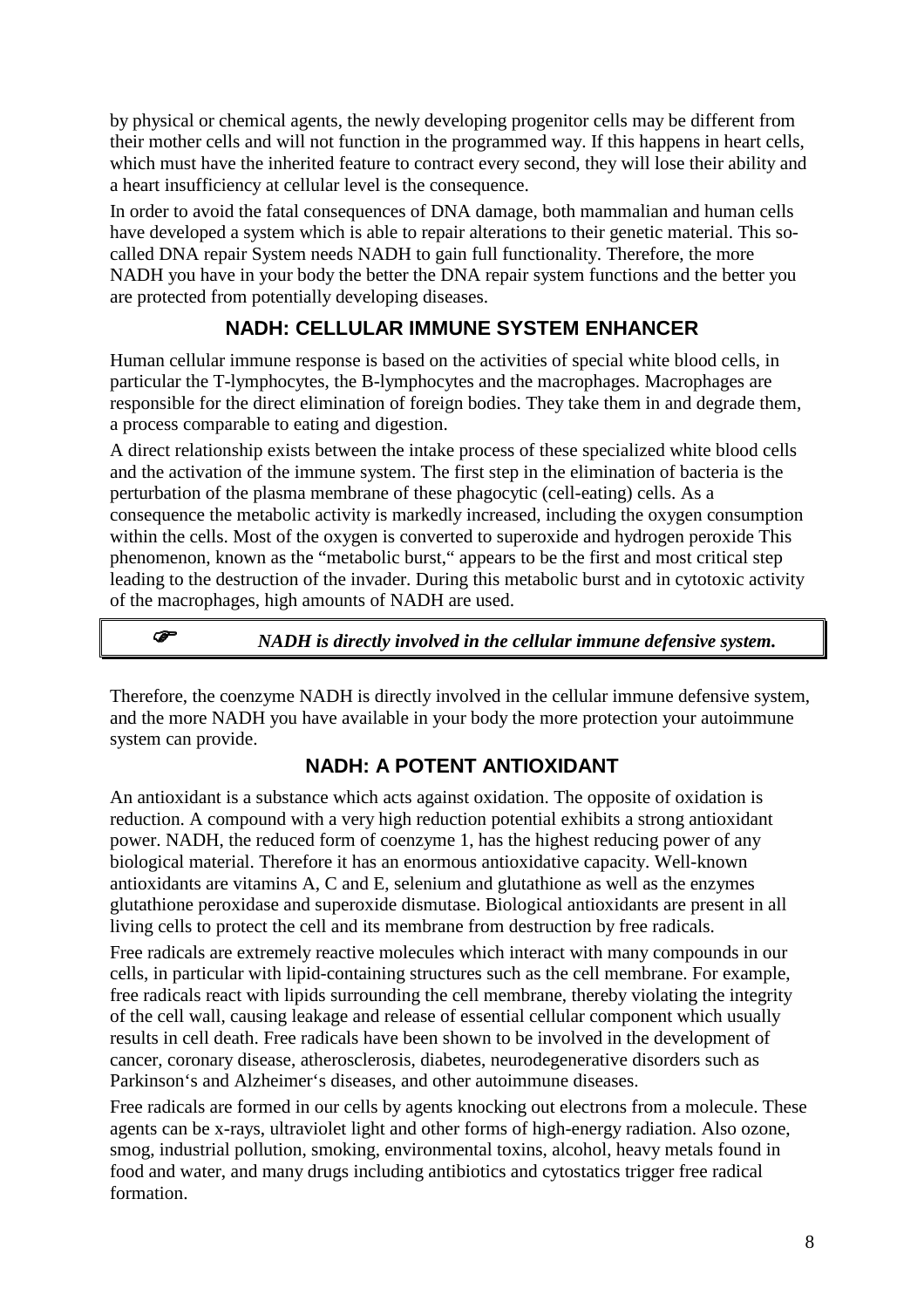Small amounts of free radicals are also produced in normal cells by metabolic reactions. The body, however, possesses a defense system to protect the cells from being irreversibly damaged. This System is called the antioxidative protection shield. The first and most important antioxidant component in this system is NADH, because it has the highest reduction potential of any compound in the cells.

In the presence of free radical inducers, such as radiation or cytostatics, the intracellular content of free radicals increases considerably. The antioxidative protection system can cope with the usual natural amounts produced in the body; however, it can become overwhelmed by large amounts of free radicals produced from the outside environment. The more free radicals present in a cell, the more damage a cell suffers, leading to earlier cell death, which contributes to premature tissue degeneration.

It is vital that the body have a sufficient supply of free radical antioxidant scavengers such as NADH in sufficient levels to eliminate these free radicals. Again, one of the most potent antioxidants and free radical scavengers is NADH.

Seniors may especially benefit from NADH supplement replenishment, since we now know that the NADH within our bodies declines with aging, leaving the elderly more vulnerable to damaging free radicals. Therefore, the more NADH they have available in their body the better the opportunity is for maintaining their health.

#### **NADH AS DOPAMINE, ADRENALINE AND NOREPINEPHRINE STIMULATOR**

Laboratory studies using neuron cell cultures prove that dopamine production can be increased by the addition of NADH to the culture medium. In a dosage-dependent manner, NADH yields up to a sixfold production of dopamine. Furthermore, NADH stimulates tyrosine hydroxylase (TH), the key enzyme for the production of dopamine, up to 70 percent . Additionally, studies performed in France found that NADH stimulates the production of dopamine and norepinephrine in certain brain areas by more than 40 percent. Also, a recent double-blind placebo-controlled study performed at a German university hospital with parkinsonian patients receiving NADH showed an elevated level of L-dopa and dopamine in their blood. These data suggest that NADH stimulates adrenaline and dopamine production and should therefore have a positive effect on all physiological functions which are stimulated by adrenaline or dopamine, namely: strength, movement, coordination, alertness, cognitive functions, mood, sex drive and growth hormone secretion.

Dopamine seems to be an important mediator of sexual functions, as dopamine agonists improve disturbances of libido, orgasm and ejaculation at least in some parkinsonian patients. As NADH is increasing the production of L-dopa and dopamine respectively, it may have a similar effect on sexual functions.

Dopamine also reduces prolactin secretion and a person's overall appetite. The higher the dopamine level in the blood, the lower the appetite. This may be of particular interest to overweight individuals, especially if they are using NADH as a supplement.

# *The more NADH you have in your body the better the DNA repair System functions.*

Finally, the positive impact of dopamine on growth hormone secretion is most relevant, since growth hormone is regarded as a key factor for regeneration of cells and tissue.

# **REPORTED EFFECTS OF NADH**

Protecting the Liver from Alcohol Damage

As alcoholic beverages are consumed, they are metabolized in the liver by the enzyme alcohol dehydrogenase, which needs NADH as a coenzyme to activate. Additional NADH may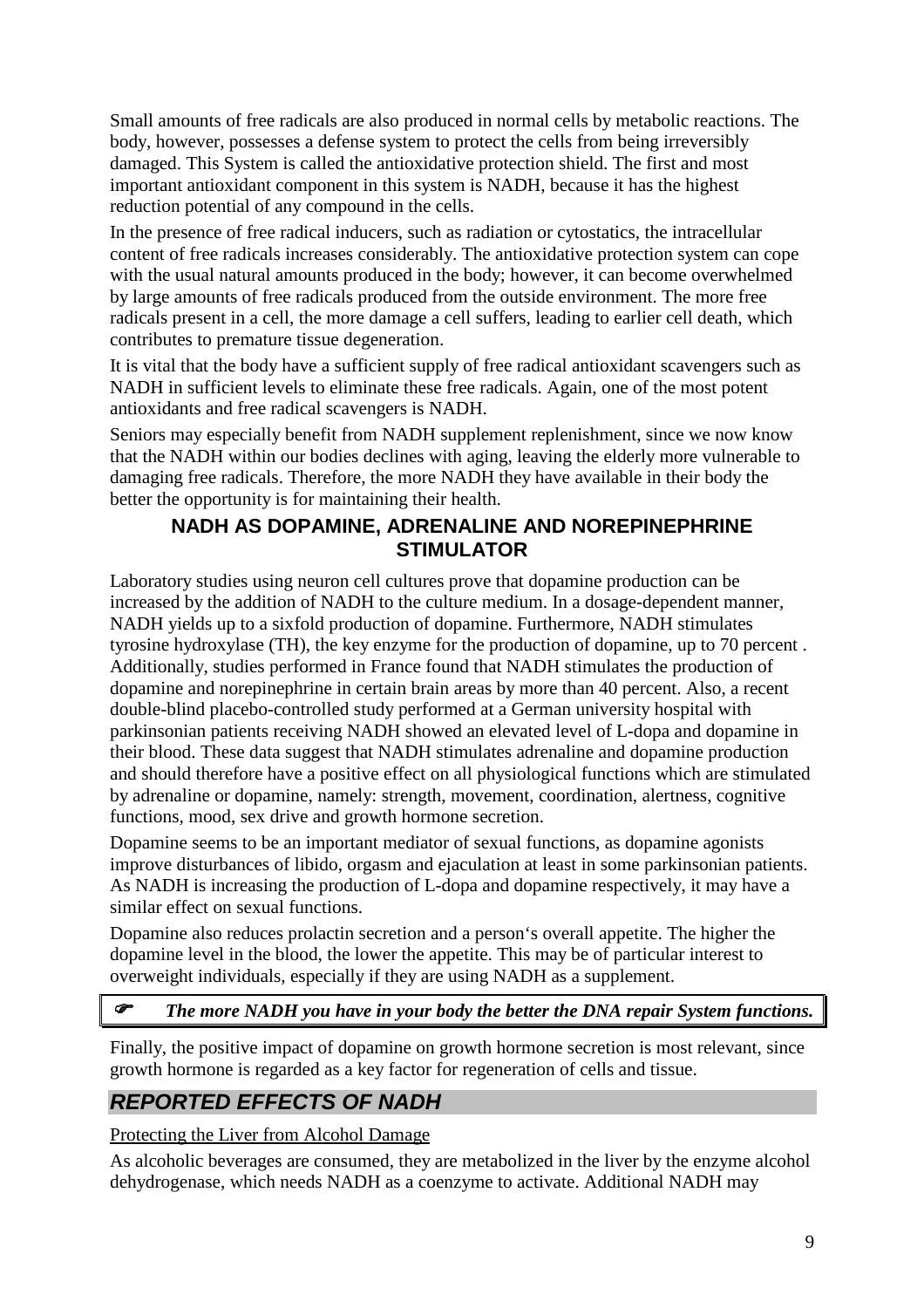improve the efficiency of liver enzyme functions, resulting in faster oxidation, shortened exposure, and reduced liver damage.

Preventing Alcohol-Induced Inhibition of Testosterone Biosynthesis

Under the influence of alcohol the biosynthesis of the sex hormone testosterone is inhibited. In other words the more alcohol you consume the lower your sex drive becomes. In the presence of NADH this alcohol-induced inhibition of testosterone is diminished or absent.

#### NADH Lowers Cholesterol Levels

In a double-blind trial it was demonstrated that NADH lowered the cholesterol level in spontaneous hypertensive rats after 8 weeks of 5 mg Enada (NADH) administered orally. Cholesterol levels were reduced by 30 percent after 10 weeks of treatment. These preliminary studies will help determine the applicability for longer-term human studies using Enada (NADH).

#### NADH Lowers Blood Pressure

Previous clinical studies indicated a trend for blood pressure to decrease significantly in patients taking supplemental Enada, the only oral stabilized, absorbable NADH available. A double-blind research study utilizing spontaneously hypertensive rats was conducted at a prestigious American medical hospital. In groups of 10, rats were given either a placebo or Enada (NADH) (5 mg). Over the first week systolic BP was slightly higher in the NADH group, but rapidly decreased significantly to average 15 mm Hg below the placebo group. At the end of 11 weeks, systolic BP in the placebo group averaged 201 mm Hg  $\pm$  2.8 (SEM— Standard Error Mean), while averaging only 184 mm  $Hg \pm 2.8$  (SEM) in the NADH group. Again, this study demonstrates the potential that NADH supplementation may actually lower blood pressure.

$$
\overline{\mathbb{F}}
$$

# *NADH may retard cell death and tissue degeneration.*

#### NADH Inhibits Dopamine Auto-Oxidation

The neurotransmitter dopamine is spontaneously oxidized in the body, a phenomenon which is called auto-oxidation. During this process cytotoxic agents are formed which may damage certain areas of the brain. Auto-oxidation is found to be significantly higher in older individuals. Since NADH can inhibit the auto-oxidation of dopamine it represents a useful tool in reducing or preventing damage to certain areas of the brain. Therefore, NADH may retard cell death and tissue degeneration.

#### NADH Protects against AZT Toxicity

Azathymidine (AZT) is a drug used as an antivirus agent in HIV-infected individuals. However, AZT induces several severe side effects. It has been found that 19 days after administration of AZT, the energy-producing compartments in the cell, known as the mitochondria, change, becoming abnormal. Particularly affected is muscle cell tissue, which leads to severe muscular weakness in patients. Furthermore, it was found that NADH cytochrome C reductase, the key enzyme in cell energy production, was significantly decreased. As AZT is a DNA chain terminator it acts as a muscle toxin. It is anticipated that NADH may help minimize or even prevent the AZT induced changes and damage to the mitochondria leading to a possible normal functioning with regard to energy production.

There are a number of cancer-inducing quinones, such as cumene. NADH is able to protect the organism from the cancer inducing effect of quinones. Furthermore, NADH inhibits lipid peroxidation, which is induced by cumene hydroperoxide.

An interesting observation has been reported: that HIV infection decreases intracellular NAD and its counterpart NADH. In tissue culture reviews it was found that the more virus present, the lower the intracellular NADH pool. Hence HIV infection consumes a significant amount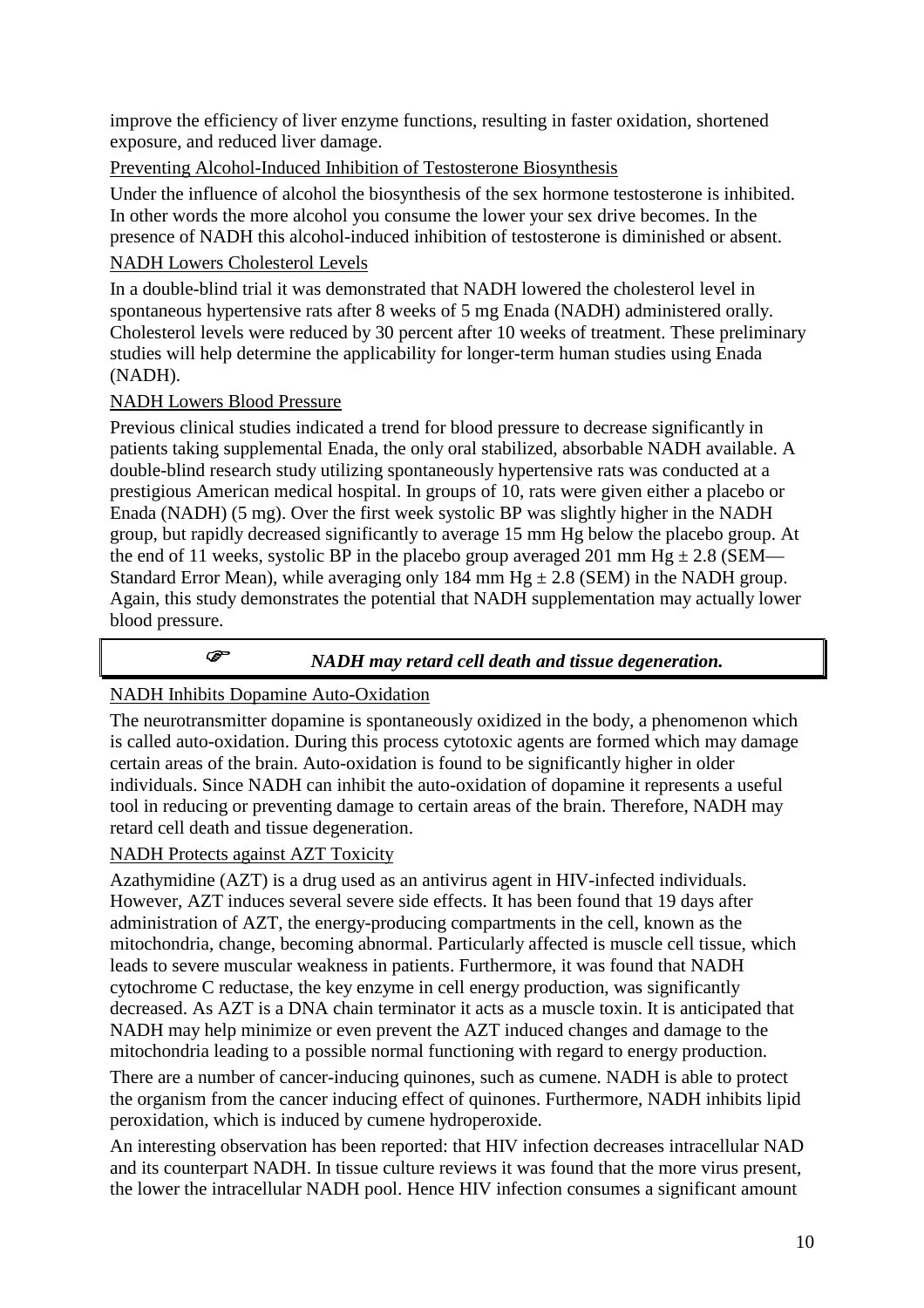of NADH, resulting in the HIV-infected cells having a lower NADH content than normal, uninfected cells. This rapid depletion of NADH can cause cell death. Furthermore, it has been noted in animal brain tissue studies that NAD, the oxidized form of Coenzyme 1, to which NADH is readily converted, prevents apoptosis (cell death) induced by the toxic AZT.

# **ENADA: NADH FOR ORAL USE**

Enada is the only stabilized, ingestible, absorbable form of NADH for oral application, and has been recognized with a worldwide patent. Only Enada can maintain the right potency over an extended period of time (two years) and exhibit all the beneficial effects described in this booklet.

In February 1995, Enada became available in the U.S. as a nutritional supplement. It is marketed in two potencies, 2.5 mg and 5.0 mg in tablet form, packaged 30 tablets per box. This is generally a month's supply.

Since February 1995, thousands of customers have purchased Enada and are continuing to experience the benefits of this important energizing coenzyme. Hundreds of physicians in the U.S. have been using Enada with their patients suffering not only from Parkinson's or Alzheimer's disease, but also from depression and chronic fatigue syndrome and overall lack of energy. Remarkable beneficial effects have been reported by them. Doctors have reported that Enada is the best antidepressive substance they have ever experienced with their patients. Virtually no side effects have been observed.

Enada is a natural approach to energy, drive and health. Enada (NADH) energizes both body and brain activity, improves alertness, concentration, emotion, drive, hormone secretion and overall mood enhancement. It helps to improve brain cell performance and helps keep cells alive for a longer period of time. The more Enada (NADH) a cell has available, the more energy it can produce to perform its process efficiently. Enada (NADH) is available to everyone whose lifestyle demands increased energy, vitality and mental activity.

# **ENADA (NADH): SAFETY AND TOLENRANCE**

Although Enada (NADH) is marketed as a nutritional supplement, Birkmayer Pharmaceuticals has launched two clinical trials to prove scientifically that Enada is effective. Before these studies could get started they had to also prove to the Food and Drug Administration (FDA) that the stable oral form of Enada (NADH) is a safe substance.

Since the mid-'80s more than 3,000 parkinsonian patients have received NADH, either as intravenous infusion or in the form of oral tablets. No adverse or side effects have been observed in these patients. Additionally, 205 patients suffering from depression received NADH also, either parenterally or in tablet form. All patients reported an improvement of their symptoms. No adverse or side effects or interference with other antidepressive drugs they were taking were observed.

There are a number of patients who have been receiving treatment with Enada daily for over three years. Their only observation is that they feel better and are realizing increased physical and mental energy. No side effects have been observed with this continuing long-term use.

Extensive toxicology studies have been performed in order to demonstrate the safety of Enada (NADH). In one study rats received 1,000 mg/kg of NADH as a single intravenous dose, and the animals were observed for 14 days. All rats survived. Immediately after dosing, their respiration was elevated and there were signs of lacrimation. However, one hour after dosing the signs were no longer apparent and during the remainder of the 14-day observation period all rats appeared normal. If we transfer this dose to the human level it would mean that a single injection of 70,000 mg to a person weighing 70 kg (154 pounds) can be tolerated without complication. If we compare this amount with the 5 mg of Enada daily our patients usually take, this value is 14,000 times higher than the daily dose.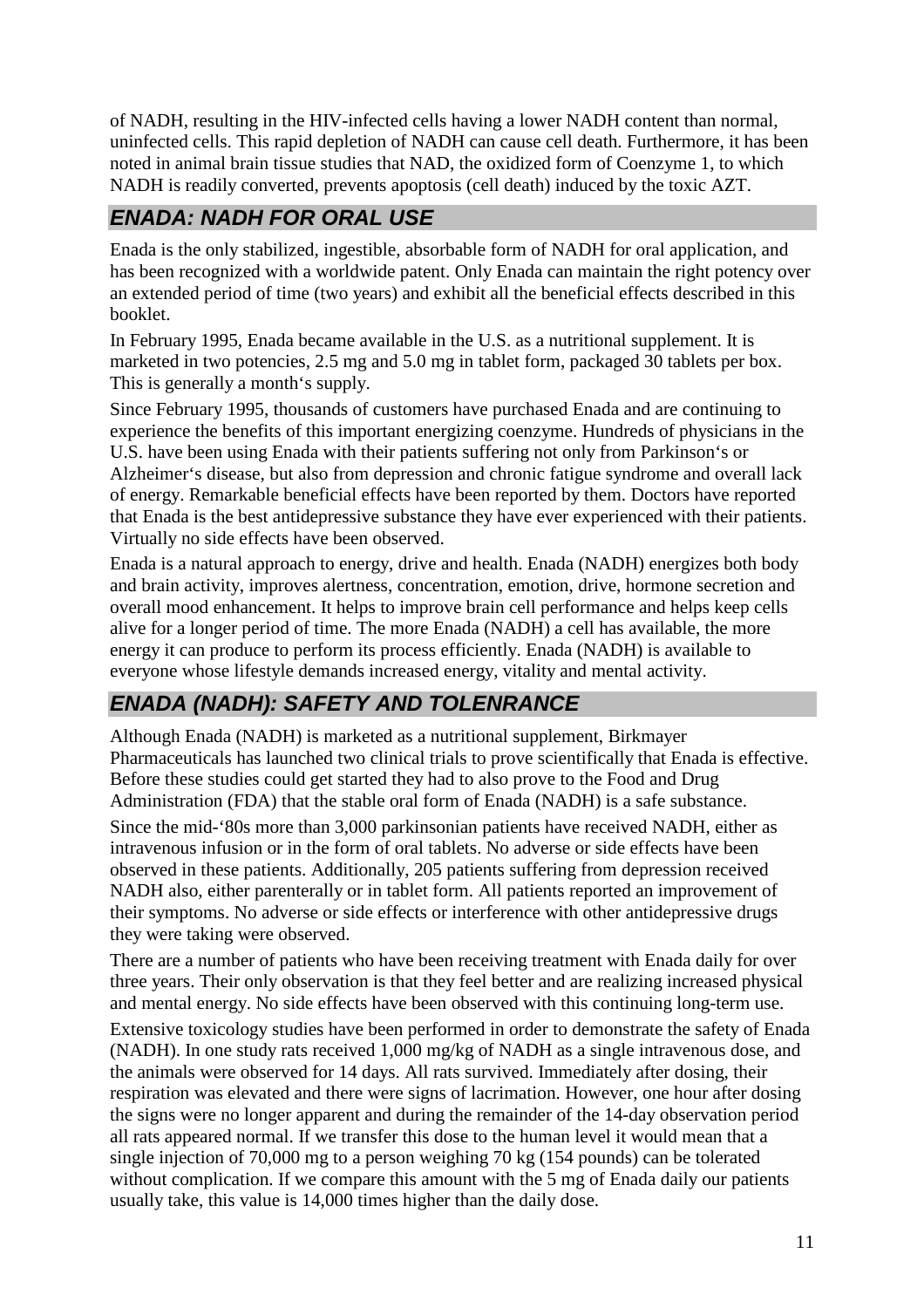In fact, Enada (NADH) is considered so safe that individual dosage levels, regardless of age, may be custom tailored to suit individual health or training needs.

# **ENADA (NADH): NUTRITIONAL APPLICATIONS**

# **ATHLETIC PERFORMANCE AND ENERGY ENHANCEMENT**

In 1995 a study was conducted among competitive-level cyclists and long-distance runners. A significant range of performance improvements was recorded. Effects observed included increased oxygen capacity, decreased reaction time and greater mental acuity and alertness. The group of competitive athletes were given one Enada tablet 5 mg daily for one month. Five athletes experienced improved reaction time by up to 10 percent; eight athletes improved 10 to 20 percent, and three athletes experienced over 20 percent improvement. These represent impressive improvements for young, well-conditioned competitive athletes.

Recently a study with a European champion soccer team was performed. All players were taking Enada 5 mg for one month. Blood samples were collected before and after the fourweek treatment period. The L-dopa blood level increased in all the athletes between 30 and 100 percent. L-dopa is instantly converted to the neurotransmitter dopamine, and dopamine is responsible for muscle strength, instinct movements, spontaneous reactions, libido and emotional drive. All but three athletes increased their noradrenaline levels. Noradrenaline increases vigilance, alertness, concentration and stress capacity. The players reported these features to have increased after taking Enada.

Given the positive data from the above studies and to test the potential energy-enhancing effect of Enada (NADH), among a group of competition long-distance runners and triathletes, a double-blind placebo study is being conducted. The study is under way at the Nicholas Institute of Sports Medicine and Athletic Trauma (NISMAT) at Lenox Hill Hospital in New York City, a world recognized Sports medicine institution. The objective is to further determine the beneficial effects of Enada (NADH) in young, healthy individuals performing normal, regular physical exercise.

Dr. Gilbert Gleim, Director of Research at NISMAT, stated that they have been approached by a number of nutritional supplement companies in the past who were interested in having NISMAT test their products, but they declined all requests. However, in the case of Enada they felt that the prior research warranted their involvement in conducting the double-blind study. Published findings from this study will be available in early 1998.

# **A POTENTIAL MEMORY ENHANCER**

Memory is not a single function, but rather is composed of multiple systems of processes. Memory can be defined as the storage of information, signals and stimuli received by our five senses and the retrieval of this stored information. The brain is regarded as the central site of memory. However, it is a highly specialized and differentiated organ with many different regions such as the brain stem, the basal brain area, the midbrain and the brain cortex. There is a close link between information perception, processing, storage and retrieval. Only information storage and retrieval are regarded as memory.

The major prerequisite for memory is cognition. Cognition is the process of receiving signals from outside of the organism via our five senses. Stimuli from outside trigger biochemical reactions in the cells of the central nervous system and certain molecules transduce information from one form to another. These neurotransmitters are responsible for vegetative as well as cognitive performance. The best-known neurotransmitters are adrenaline, its precursor, noradrenaline, and dopamine. If the production of these neurotransmitters can be increased, cognitive performance will improve.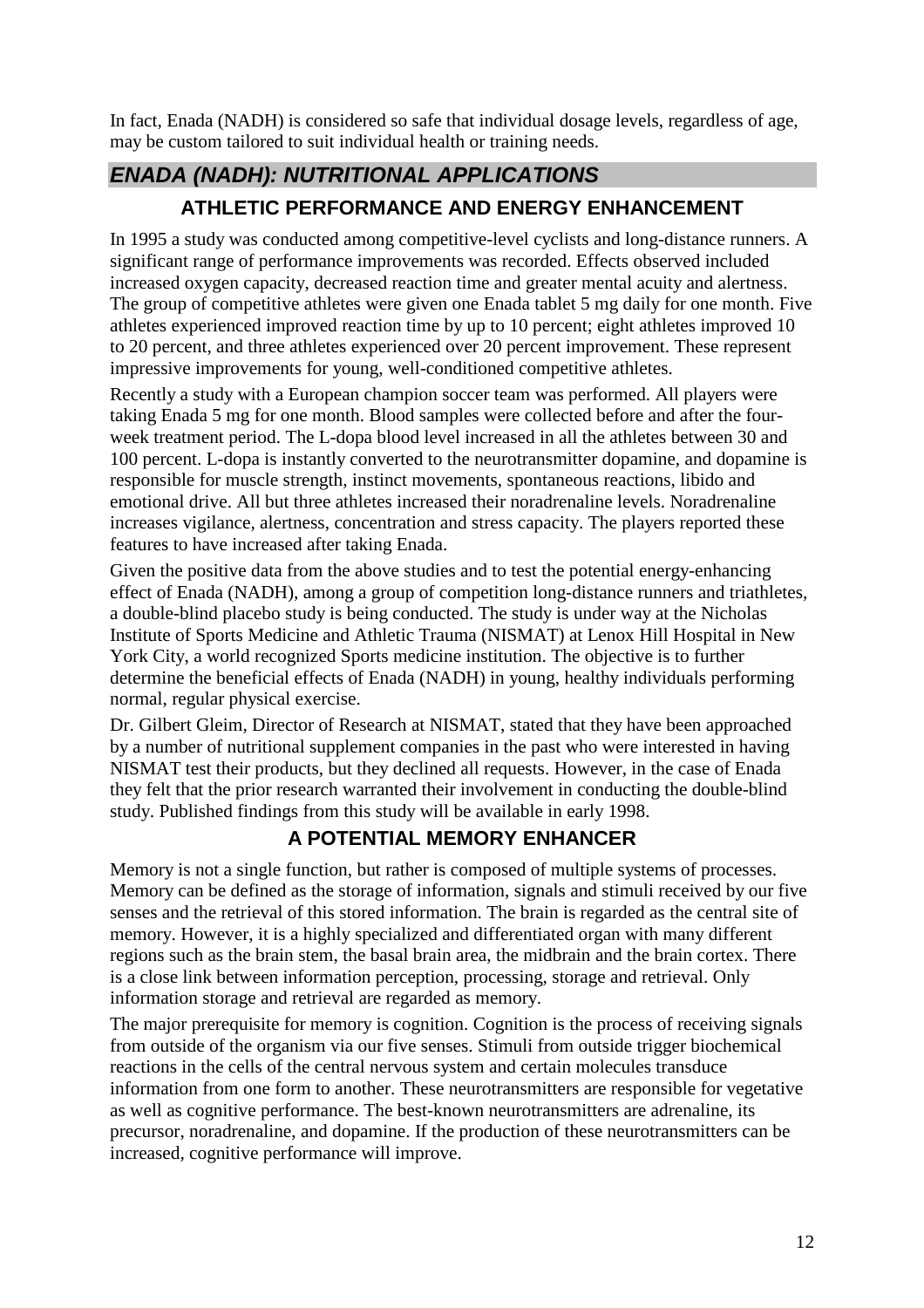The rate limiting enzyme for dopamine and adrenaline biosynthesis is tyrosine hydroxylase. This enzyme can also store information received from an outer stimulus and can remember the same stimulus later on.

Using the definition of memory given above, the enzyme tyrosine hydroxylase is a memory molecule, and an increase of its cellular concentration and activity should amplify the memory capacity of the individual. Studies performed at our institute revealed that NADH is able to stimulate tyrosine hydroxylase and dopamine production in cultured nerve cells up to six times.

#### *More than 80 percent of patients exhibited a beneficial clinical effect with regard to cognitive abilities.*

Further evidence of the memory-enhancing effectiveness of NADH is derived from in vivo trials where NADH was injected into rats and a dose-dependent increase in L-dopa accumulation in a distinct brain area was found. The most convincing evidence that NADH stimulates dopamine production comes from clinical research on Parkinson's and Alzheimer's patients. More than 80 percent of these patients exhibited a beneficial clinical effect with regard to cognitive abilities.

Our observations with parkinsonian patients have been confirmed by a double-blind study performed at the University Clinic in Germany. Researchers found that not only did patient´s disability improve, but also that their levels of L-dopa and dopamine were significantly increased.

In conclusion, NADH stimulates the production of the neurotransmitters dopamine and noradrenaline and also the activity of the enzyme tyrosine hydroxylase, which as explained above is a memory molecule. Hence NADH can be regarded as a memory enhancer.

A number of anecdotal cases confirm these biochemical explanations of memory enhancement. Here is one from a physician:

For most of his life Richard Madsen had been a big reader, but lately he had not been able to read more than five minutes without losing interest. He could not concentrate - he could not focus. He also had frequent memory lapses. At age 69, Richard's memory and concentration had been getting progressively worse for four years. I could not promise him anything, but I believed I knew of a treatment that could help. I put him on 2.5 mg a day of the natural coenzyme Enada (NADH). He took one tablet a day for a week, two tablets a day for the second week, then, for a third week, three tablets. Something startling happened! After the third week, Richard's ability to focus his attention had suddenly returned! Now he was able to read and concentrate for an hour or more! Additionally, bis energy improved and his memory became significantly better! I could barely believe my eyes! I'm a doctor - a scientist - and I'd never seen such a tremendous improvement. I wanted to make sure it was the Enada (NADH) that had really caused these changes, so I had Richard lower the dosage for a week. Sure enough, Richard sank back to his original mental state. When he resumed the 3-tablet dosage, his concentration and memory returned again! Friends, I hope you can see as well as I can what incredible potential lies within this natural substance.

(Robert Atkins, M.D., Dr. Atkins' Health Revelations Supplement)

# **ANTI-AGING POTENTIAL**

Aging is a highly complex biological process associated with a progressive decline in the performance of many, if not all, organs in the body. As we age, the NADH and energy levels in our cells decrease. In other words, aging is loss of energy. When the cellular energy declines below a certain threshold the cell dies and the tissue degenerates. However, if the energy production in the organs of elderly people can be kept at the same level as that of a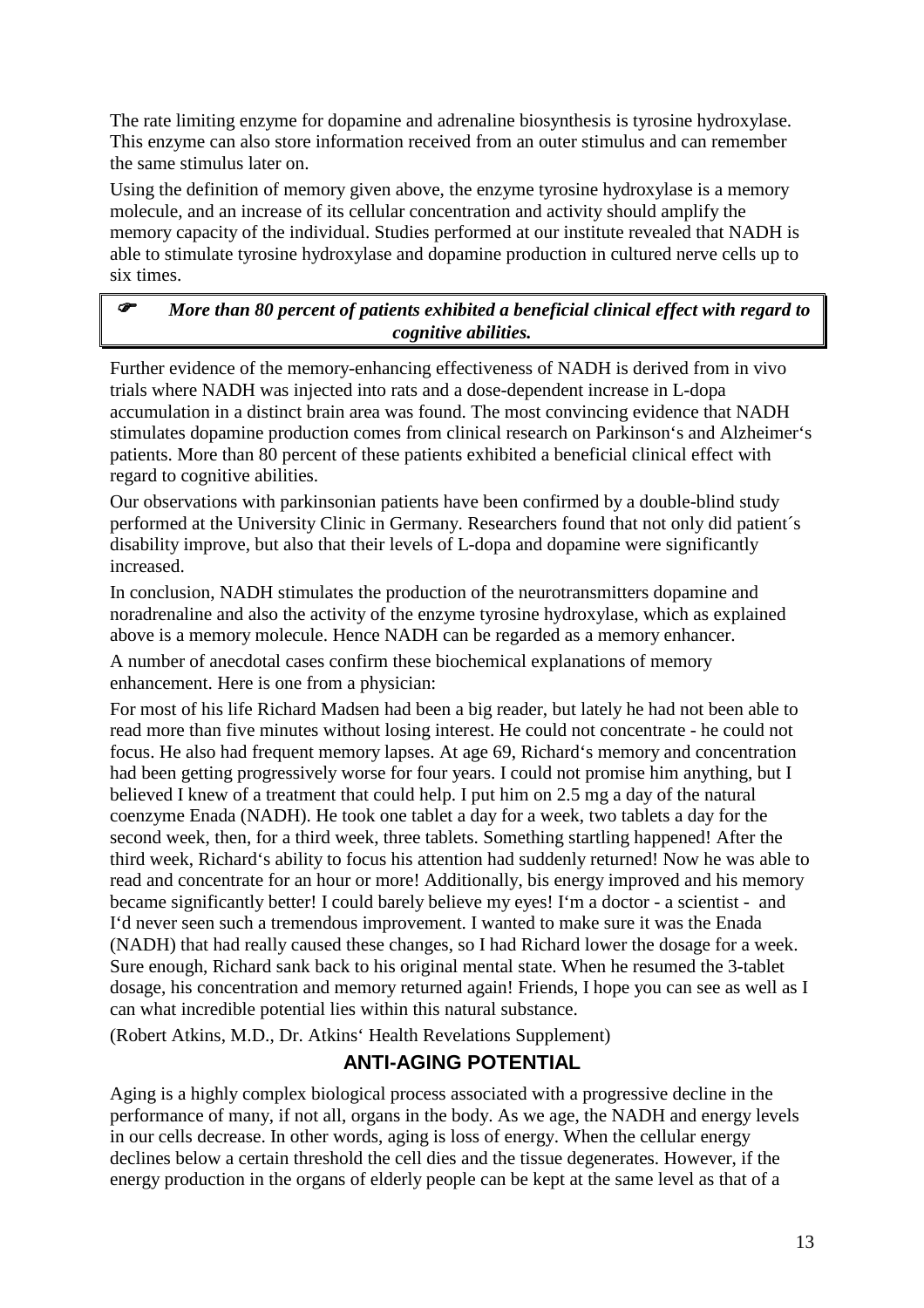younger person this may translate to feeling younger and more active than actual biological age would indicate.

#### *NADH's further anti-aging potential is derived from its nature as one of the strongest biological antioxidants.*

NADH plays a key role in the energy production of all living cells, as described at the beginning of the section "How NADH Works". If the cell has enough energy, it can perform all its processes more efficiently. The more NADH a cell has available, the more energy it produces and the longer it will stay alive. Less cellular energy means shorter cell life, faster aging, and potentially earlier cell death. The more NADH a cell has available, the better the DNA repair System will function, protecting the individual from degenerative chronic diseases such as arteriosclerosis, cancer, diabetes, rheumatoid arthritis, and immunodeficiencies. NADH's further anti-aging potential is derived from its nature as one of the strongest biological antioxidants. Due to this feature NADH can prevent damage to the cells by scavenging free radicals.

# **ENADA (NADH): MEDICAL APPLICATIONS**

#### **PARKINSON'S DISEASE**

Parkinson's disease is characterized by the three major symptoms: tremor (shaking), rigidity (stiffness), and akinesia (inability to move). The organic cause of this disease lies in the brain. Certain areas in the basal part of the brain called black substance (substantia nigra) and the striped core (striatum) degenerate. First symptoms of Parkinson's disease are observed when 50 percent of these areas are irreversibly damaged.

This damage causes a deficit in one of the most important messenger substances of the central nervous system, dopamine. This neurotransmitter is responsible for muscle tone, upright position, muscle strength, libido and emotional drive. In many patients the tremor of one arm or one leg is the very first hint of the disease, particularly at its early stage. Later periods of stiffness in the legs and other parts of the body are recognized by the patient as well as a slow and shuffling walk. Akinesia, a common symptom of the parkinsonian, is described as slowness in initiation of willed, voluntary movement. Parkinsonian patients also have difficulty changing from one movement pattern to another and sustaining repetitive movements. Additionally, simultaneous acts, such as extending the hand to shake hands while rising from a chair, are difficult to perform. Rigidity, a constant uniform increase in resistance to passive movement while the person tries to relax, is a classic symptom of alterations in the basal brain. These symptoms should not be ignored, as there is a reasonable and efficient treatment available for PD and it should be emphasized that the life expectancy can be normal if the appropriate treatment is given.

The classical therapy for Parkinson's disease is Sinemet, which is L-dopa combined with a decarboxylase inhibitor. This treatment, which was first discovered by Professor Walther Birkmayer in 1961 is a pure substitutional therapy designed to resupply dopamine due to an insufficient level in the brain.

By taking L-dopa, many patients are relieved of their symptoms and become more mobile and less rigid. The classical tremor is usually reduced but does not disappear in all the patients. Ldopa, however, has certain drawbacks. First of all, it stops the body's own production of Ldopa in the brain due to a "feedback" mechanism. Feedback inhibition is a general biological phenomenon by which cells stop producing a compound if they have enough available, so that the therapeutic supply of L-dopa reduces the activity of the dopamine-producing enzyme. This is true for hormones, for neurotransmitters, and many other biological substances. The other drawback of L-dopa is that it is absorbed in unphysiologically high amounts, causing an overloading of the body and the brain with L-dopa and dopamine respectively. Dopamine is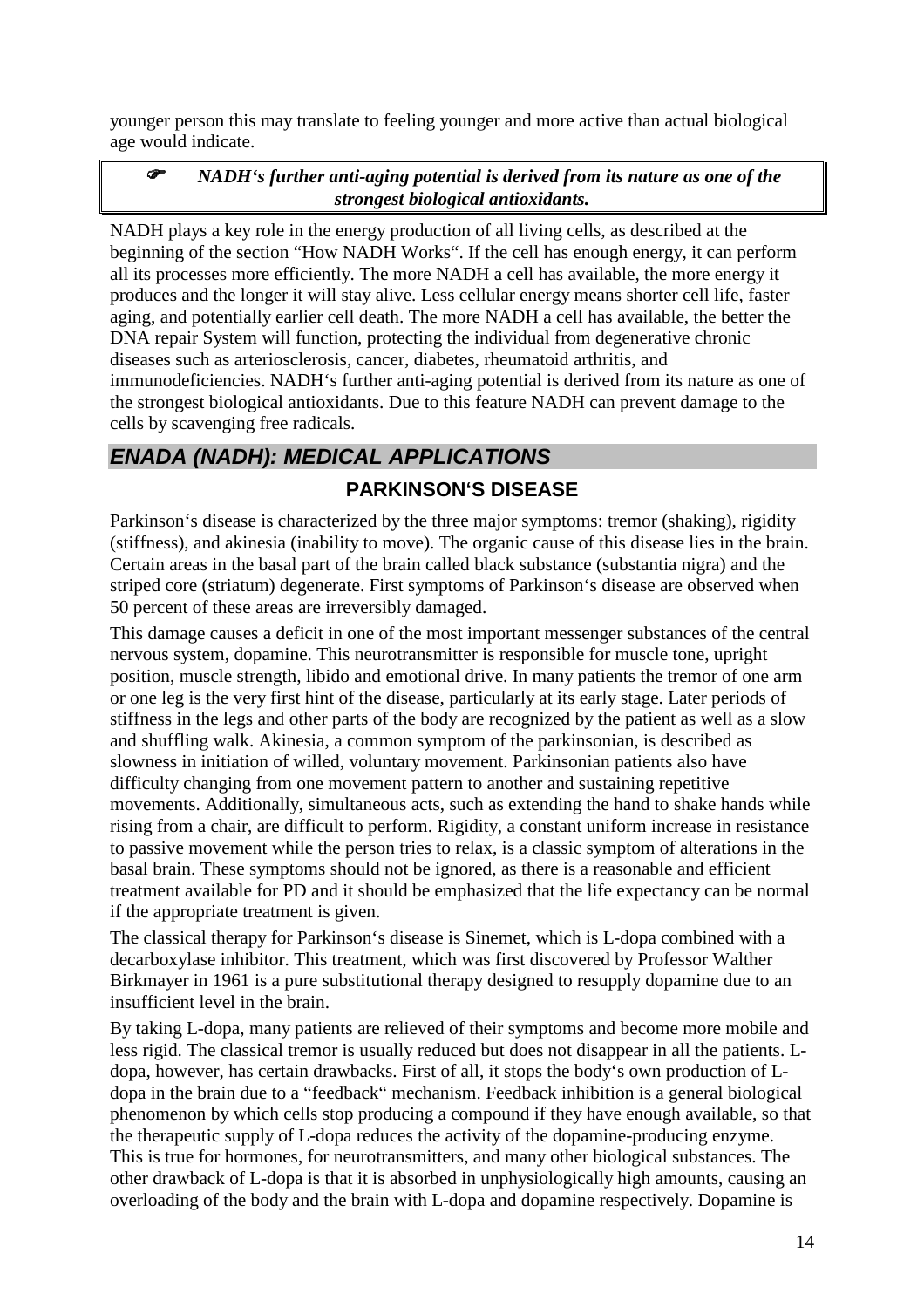then oxidized, forming enormous amounts of free radicals. Radicals are highly active molecules which do react with every substance in a cell, in particular the lipids of the cell membrane, resulting in damage to the cells. In other words, dopamine can cause further harm to the already degenerated brain area. This has been observed in parkinsonian patients, in particular after a long-term treatment of ten or more years. This prompted the thinking and development of a completely new approach. The new approach for Enada (NADH) is to stimulate the body to produce its own L-dopa rather than substituting for the deficit level with drugs such as Sinemet. From the biological point of view this approach represents a much better principle.

Therefore, in an open-label trial, 470 Parkinson's patients received a daily dose of 5 mg Enada. The treatment was given every other day for 14 days. Mobility, in particular walking, pushing, posture, speech as well as the ability to mimic another person's behavior or speech, improved after two weeks of Enada. The beneficial effect of NADH was confirmed by a university clinic in Germany in a double blind, placebo-controlled trial with the peroral form of 5 mg NADH every second day for 4 weeks to 60 patients. The improvement in the NADH group was significant at 2.9 points, compared to only 0.7 points in the placebo group, again demonstrating the beneficial effect of NADH.

#### **DEPRESSION**

Depression is a neuropsychiatric disorder which disturbs behavior, physical and mental activity, emotional effectiveness, overall mood and many other features which are essential for a person's normal active life. The main symptoms are listed in Table 2. A number of studies revealed that certain neurotransmitters, in particular adrenaline, dopamine, serotonin and their metabolites, play a role in the evolving depression symptoms.

| <b>Table 2: Symptoms of Depression</b> |                                      |  |  |
|----------------------------------------|--------------------------------------|--|--|
| 1. Lack of enterprise                  | 11. Loss of libido                   |  |  |
| 2. Lack of enjoyment                   | 12. Remission in the evening         |  |  |
| 3. Lack of interest                    | 13. Compulsive brooding              |  |  |
| 4. Lack of initiative                  | 14. General pessimism                |  |  |
| 5. Lack of concentration               | 15. Self-reproach                    |  |  |
| 6. Reduced work capacity               | 16. Feelings of guilt                |  |  |
| 7. Loss of sleep                       | 17. Anxiety                          |  |  |
| 8. Loss of appetite                    | 18. Suicidal tendencies              |  |  |
| 9. Loss of weight                      | 19. Hypochondriac ailments           |  |  |
| 10. Constipation                       | 20. Feelings of the futility of life |  |  |

#### *The improvement in the NADH group was significant*

The coenzyme NADH has been used in an open-label trial as medication in 205 patients suffering from depression with various clinical symptoms. NADH was given either orally as Enada, or by intramuscular or intravenous injection. The duration of therapy ranged from 5 to 310 days; 93 percent of the depressed patients exhibited a beneficial clinical effect. An improvement up to 44 percent with a mean value of 11.5 was observed.

#### **DEMENTIA AND ALZHEIMER´S DISEASE**

Dementia can be defined as loss of intellectual functions such as thinking, remembering, and reasoning of sufficient severity to interfere with a person's daily functioning. It cannot be defined as a disease itself, but rather as a variety of symptoms which may accompany the physical condition or disease. The most common of the dementing disorders is Alzheimer's disease, affecting as many as 4 million Americans. Approximately 5 percent of the population over 65 years is affected. The clinical profile of dementia consists of a) loss of memory, b)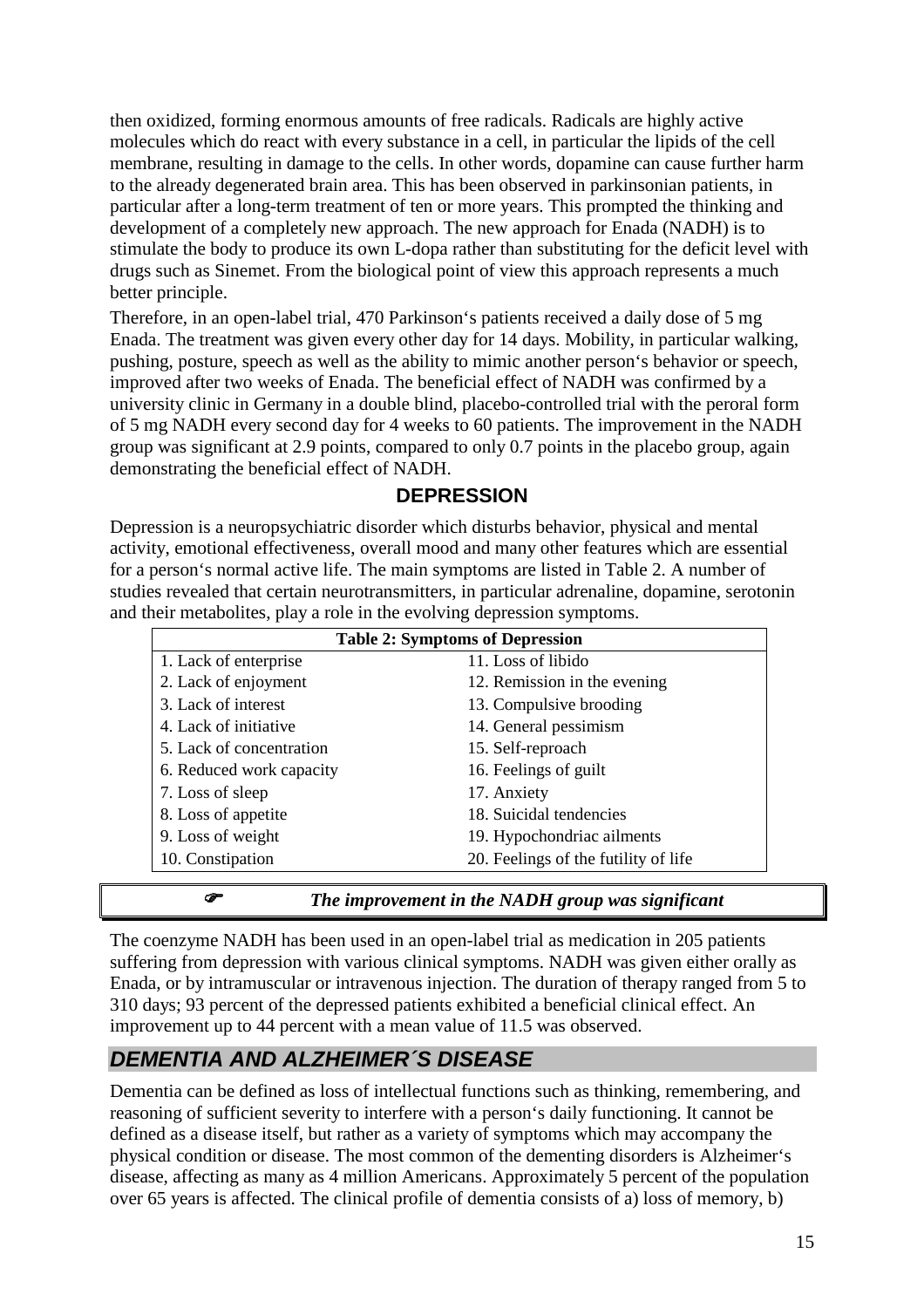deterioration of intellectual functioning, and c) impairment in the activities of daily living. Symptoms of this disease include a gradual memory loss, decline in ability to perform routine tasks, disorientation in time and space, impairment of judgment, personality change, difficulty in learning, and loss of communication skills.

In an open-label trial 17 patients were studied. All had been diagnosed at various neurological clinics as having presenile and senile dementia of the Alzheimer's type. They received NADH. The total dosage was two tablets of Enada 5 mg per day, which was given in the morning 30 minutes before their first meal.

After a three-month treatment period an improvement as measured by the Mini Mental State Examination (MMSE) and the Global Deterioration Score (GDS) could be observed.

On the basis of these results an FDA-approved clinical study of Enada (NADH) was launched at the Department of Neurology of Georgetown University Medical Center. Directed by Stanley Cohan, M.D., Ph.D., Professor and Chairman Department of Neurology, Georgetown University Medical Center in Washington, D.C., this study is now well under way.

"NADH is a naturally-occurring compound with few side effects that has shown promise in Europe in preliminary trials with Alzheimer's disease patients," says Dr. Cohan. "Currently, FDA-approved proven treatments and therapies for people with Alzheimer's disease are inadequate and this is a first step toward determining if this coenzyme is of potential benefit to Alzheimer's patients."

#### **CHRONIC FATIGUE SYNDROME**

Chronic Fatigue Syndrome is characterized by a combination of various symptoms and complaints not necessarily related. It affects millions of Americans, 70 percent of whom are women. CFS is not as well defined as diseases such as diabetes, which can be diagnosed with 100 percent certainty by testing the blood sugar level. There is no specific test to prove a syndrome; it is therefore very difficult to diagnose. The Centers for Disease Control (CDC) have defined criteria for Chronic Fatigue Syndrome, which are listed in Table 3.

| Table 3: Criteria for Chronic Fatigue Syndrome |                                                           |  |  |
|------------------------------------------------|-----------------------------------------------------------|--|--|
| 1. Fatigue for at least 6 months               | 7. Fatigue that lasts 24 hours or longer after exercising |  |  |
| 2. Mild fever or chills                        | 8. Headaches                                              |  |  |
| 3. Sore throat                                 | 9. Joint pain without swelling                            |  |  |
| 4. Painful lymph nodes in the neck             | 10. Short-term memory problems, forgetfulness, inability  |  |  |
| 5. Unexplained muscle weakness                 | to concentrate<br>11. Depression                          |  |  |
| 6. Muscle pain                                 | 12. Sleep disturbance                                     |  |  |

These symptoms have to persist for at least 6 months in order to comply with the definition of Chronic Fatigue Syndrome. The CDC have not stated whether all or how many of the symptoms have to be present in order to fulfill the definition of CFS.

Most of the symptoms characteristic of chronic fatigue could also be caused by chronic diseases such as cancer, heart failure, immunodeficiency, rheumatoid arthritis and many other chronic conditions. All these diseases have to be excluded before a definitive diagnosis of Chronic Fatigue Syndrome can be made. A variety of blood tests are required in order to find out what might be the cause of the debilitating fatigue. They are listed in Table 4.

| <b>Table 4: Indicators for Fatigue-Causing Disease</b><br><b>Other Than Chronic Fatigue Syndrome</b> |                     |  |  |
|------------------------------------------------------------------------------------------------------|---------------------|--|--|
| 1. Blood cell counts                                                                                 | 5. Potassium        |  |  |
| 2. Hemoglobin                                                                                        | 6. Magnesium        |  |  |
| 3. Hematocrit                                                                                        | 7. Thyroid hormones |  |  |
| 4. Iron                                                                                              | 8. Tumor markers    |  |  |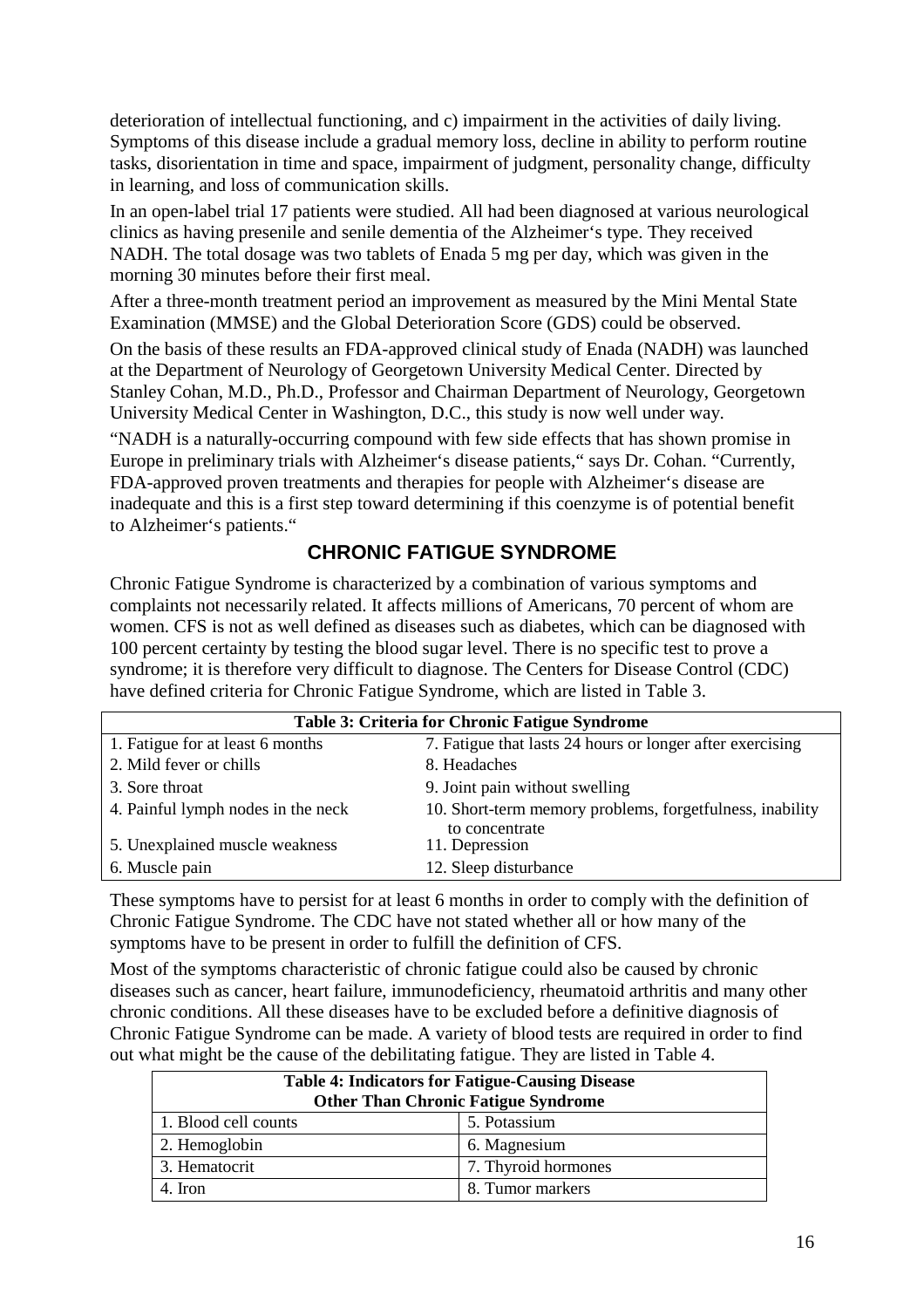A possible cause of chronic fatigue syndrome is a depletion of the cellular energy-storing molecule ATP. An ATP deficiency is accompanied by severe fatigue, muscle weakness and muscle pain. Rest and sleep offer no relief as minor exertions result in a continued debilitating tiredness.

Based upon the metabolic theory, an FDA-approved double-blind placebo-controlled crossover study was launched at Georgetown University Medical Center using Enada (NADH). The proposed mechanism of action for NADH is to replenish the depleted cellular stores of ATP, thus improving the fatigue and cognitive dysfunction. Dr. Bellanti, the principal investigator in this study, and Director of Georgetown's International Immunity Center, states that "some CFS patients participating in the study show marked improvement over time." Based on these preliminary findings, Georgetown's Immunology Department is expanding the double-blind CFS study.

# **ENADA (NADH): IMPORTANCE FOR PEOPLE TODAY AND IN THE FUTURE**

Enada (NADH) is the world's first and only stabilized, absorbable, patented, tablet-form NADH dietary supplement. It is now available to everyone whose lifestyle demands increased energy, vitality and mental clarity. In other words, it is beneficial not only for patients suffering from chronic fatigue syndrome, Alzheimer's disease, depression or Parkinson's disease, but for any normal, healthy individual whose lifestyle demands more energy. Even highly competitive athletes can benefit from the energy-enhancing potential of Enada. On the basis of its biological functions, Enada (NADH) will safely improve the quality of life for the majority of consumers. However, this is only one part of Enada (NADH)'s importance. The other part is the long-term preventive potential that Enada (NADH) offers, especially since preventive health care is a significant economic issue for all of us. Take, for example, Alzheimer's disease. The Alzheimer's Association says that four million Americans are afflicted and that the disease costs 90 to 100 billion dollars a year. If taking Enada (NADH) as an Alzheimer's preventive treatment helps delay the onset of the disease by only one year in just 10 percent of the Alzheimer's candidates, not only will we improve the quality of life for these Americans, but we could also save 10 billion dollars a year in direct health-care costs.

Significant health-care savings can also be obtained with patients suffering from chronic fatigue syndrome. The Centers for Disease Control estimate the number of patients in the U.S. at 8 percent of the population. This is approximately 20 million people. Based on a conservative projection health-care cost savings would total several billions of dollars annually.

Enada (NADH) is one of the first nutritional supplements whose medical efficacy is being demonstrated in FDA approved clinical trials. This new approach should motivate other nutritional supplement companies to follow the Enada testing protocol. These substances will be regarded as the missing link between nutritional supplements and pharmaceuticals; in other words they can be classified as nutraceuticals. This paradigm shift taking place today is intended to speed up the process of bringing life-improving products more quickly to the marketplace. Enada (NADH), on the basis of its many physiological functions, will be one of the most important nutraceuticals - if not the most important. The scientific potential and benefits of Enada (NADH) are being recognized, especially when we consider its energygenerating potential at the cellular level, its function as an enhancer of the cellular immune system or as a potent antioxidant. Further clinical trials will confirm that the capacity of the immune system can be increased by supplementing with Enada (NADH).

Also the antioxidative features of Enada (NADH) offer new protection from chronic diseases caused by the influence of free radicals attacking the body. If preliminary findings obtained recently that Enada (NADH) lowers cholesterol and blood pressure are confirmed by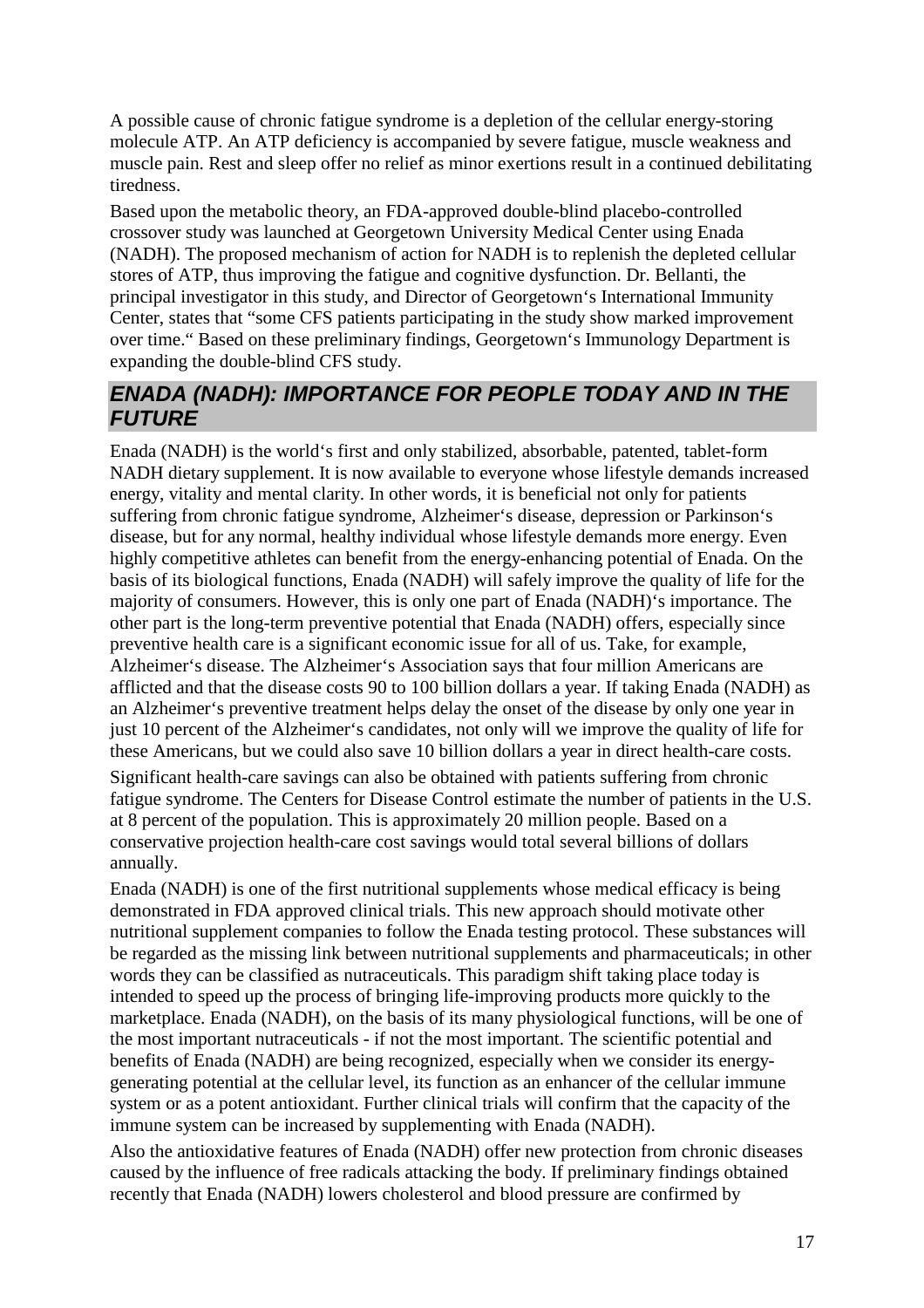extensive clinical studies in humans, the relevance for the public will be enormous. Imagine targeting hypertension with a safe natural substance such as Enada! This certainly is an excellent alternative, due to its biological origin and its high degree of safety to most of the antihypertensive drugs presently available. If the lifesaving effects of NADH observed in some anecdotal cases of stroke and heart failure are confirmed in a larger group of patients, the consequences for their life expectancy and their overall quality of life will be remarkable.

# **ENADA (NADH): ACTUAL CONSUMER USAGE EXPERIENCE**

The majority of its users take Enada every day; however, a growing number have discovered that they derive satisfactory benefits even when taking it every other day. This includes individuals who have been taking Enada (NADH) daily for more than three years. With this long-term usage experience, individuals continue to report that they just feel better. They have not experienced any side effects, even after this long term regimen. Also, a growing number of physicians in the U.S. have been using Enada (NADH) with their patients. Feedback has been very positive, one doctor stating that Enada is the best antidepressive substance he has ever experienced. Another doctor commented that the effect of Enada with his Parkinson's and Alzheimer's patients has been remarkable. At our institute we have treated a number of Alzheimer's patients who have moderate to severe symptoms. They continue to realize increased physical and mental energy. No side effects have been observed in these patients, even after long-term treatment for more than two years.

The actual experience of consumers and patients receiving Enada (NADH) tablets provides the most convincing evidence about the safety of this biologically ubiquitous coenzyme:

I am an attorney and have been taking 5 mg of Enada daily. My ability to "zero in," concentrate, and focus on issues has improved. I feel like I did when I was in law school years ago. (Lynn L., Illinois, customer comment from *The Supplement*, July 1996.)

My experience with Enada goes back a year ago and in my consulting practice I have found it to be very helpful in fibromyalgia & chronic fatigue syndrome. Along with this many of my clients have also reported improvements in mood and in general well being. (Tony X., Natural Health Consultant, Lodi, New Jersey.)

I heard of Enada through a friend who is a triathlon runner and swears by it.. . . it has reduced his recovery time and has given him a longer runner's high. (Rudy B., Syracuse, New York.) I found out about Enada when researching the Internet for my father's Alzheimer's. He has gone from being incoherent in a wheelchair to normal! People want to know how! (Barbara M., Greenville, Texas.)

I began my research (Harvard Parkinson's Disease Forum on the World Wide Web) reading everything I could find available concerning the development, clinical experiments and personal testimonies. I decided to order your company's Enada. Within the first week, my family and I began to see a drastic change in my facial masking and rigidity. I decided to start my NADH slowly, beginning with only one 2.5 mg tablet. After a week, I increased my dosage and now, only a month into the NADH therapy, I am taking 12.5 mg without any Sinemet. I thought it would be interesting for you to know how this natural supplement has aided me in my management of this disease. I can only hope that the FDA will continue to support it through research. My only regret is that I did not know sooner, but without it I would hate to imagine where I would be. My deepest thanks to your company. (William C., Fayetteville, Tennessee.)

I heard about NADH from one of my instructors (Southwest College of Naturopathic Medicine). I knew about NADH and its role in cellular energy metabolism from Biochemistry but was not aware of it being available as a supplement. I have suffered from chronic fatigue and adrenal burnout from increased stress since I started school three years ago. I decided to try the product. I have been taking ENADA, 5mg. daily in the a.m. for a little over one month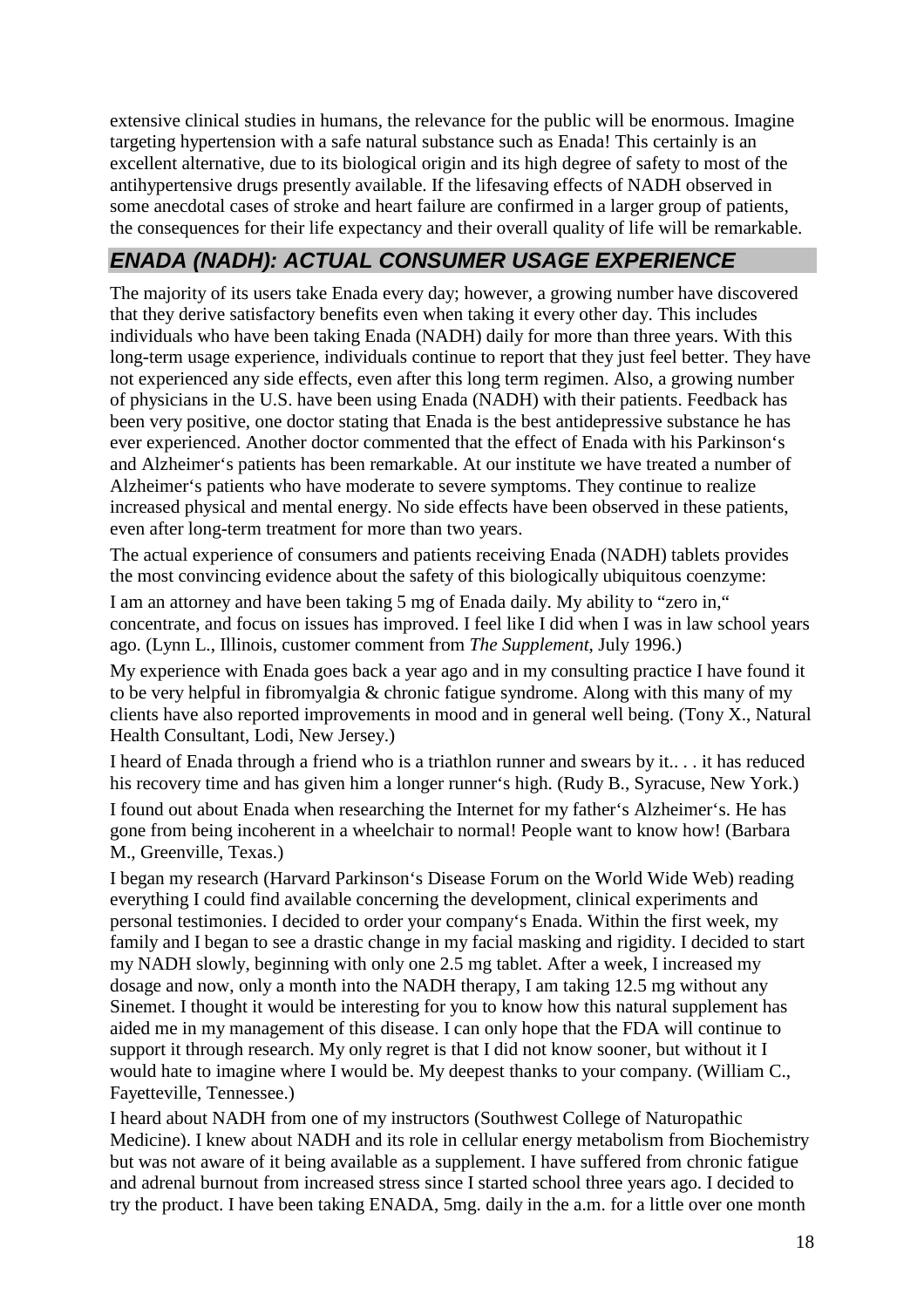now and have had absolutely phenomenal results. Prior to beginning the ENADA, I had no energy reserve at all, as I became very stingy of how I was going to spend my energy in any given day. I needed more and more coffee to remain somewhat alert. I had what I called "brain fog". I felt sluggish kind of like a cloud hanging over my body, could not concentrate, sometimes forgetful and felt that my body was falling apart. On many mornings, I found it very difficult to get up; my body felt heavy and couldn't wake up. It was difficult to get through the long hours that I keep to get through my training. Even with taking an adrenal glandular supplement and dessicated thyroid, it did not help much. From the first day that I took ENADA, I noticed the difference immediately. I all of a sudden had mental clarity with a sharp state of mind, was able to think clearly, and felt more energetic. I started exercising on my stationary bicycle just about every day for at least 30 minutes. I am amazed at how easy it has been. My muscles seem to have an endless supply of energy to keep going (I would get very fatigued very quickly before). My muscles don't get tired or painful and I could easily keep going longer than 30 minutes whithout feeling tired afterwards or needing to rest. It has definitely increased my energy reserve for exercising. I no longer need coffee to get me through the day. If I drink coffee now, its by choice, not because I need it for the caffeine boost. My energy has shifted and I definitely feel more alive. lt's easy for me to get out of bed in the morning at my usual 6 a.m. My mind and body feel alive from right when I get up without needing this overwhelming sluggishness, my mood has also improved. So what more can I say. I am so excited about the merits of this product as it has worked so well for me, I will continue to use it for myself and recommend or perscribe it to the many people I work with, as I already have. (Ciara G., Scottsdale, Arizona)

My energy level is much improved. My mental outlook is more positive since starting my Enada protocol as recommended by Professor George Birkmayer. Congratulations to an outstanding scientist. (Joseph C., Las Vegas, Nevada).

# **ENADA (NADH): HOW AND WHEN TO TAKE**

Dosage requirements and response time vary from individual to individual. Optimal dosage should be established individually. A daily dosage of 2.5 mg shows results in healthy people; people with neurological disorders may require higher amounts. Enada tablets should always be taken whole with half a glass of water only on an empty stomach, 20-30 minutes before a meal, preferably in the morning.

Enada is available as a dietary supplement in the U.S.A. in 2.5 mg and 5 mg tablet form.

Nutritional and Energy Enhancement

2.5 to 5 mg daily or every other day depending upon individual response.

Therapeutic Treatment

10 to 15 mg daily, depending upon individual requirements and the guidance of your physician or health-care professional.

These recommendations are intended for information only. Always seek the advice of a qualified physician or health-care professional when taking any nutritional or pharmaceutical substance.

# **CONCLUSIONS**

This booklet is intended to provide the reader with the most current data available for NADH, the natural coenzyme 1, including the significance and therapeutic benefits of Enada, the only stabilized, absorbable, oral (tablet) form of NADH available. At Birkmayer Pharmaceuticals our only mission is to develop safe, reliable and effective products which will improve the quality of life for all people. We believe that Enada (NADH) represents a quantum leap forward in our continued quest. We accept the challenge of proving the efficacy of our products through sound, quantifiable, scientific principles and clinical research studies. . . not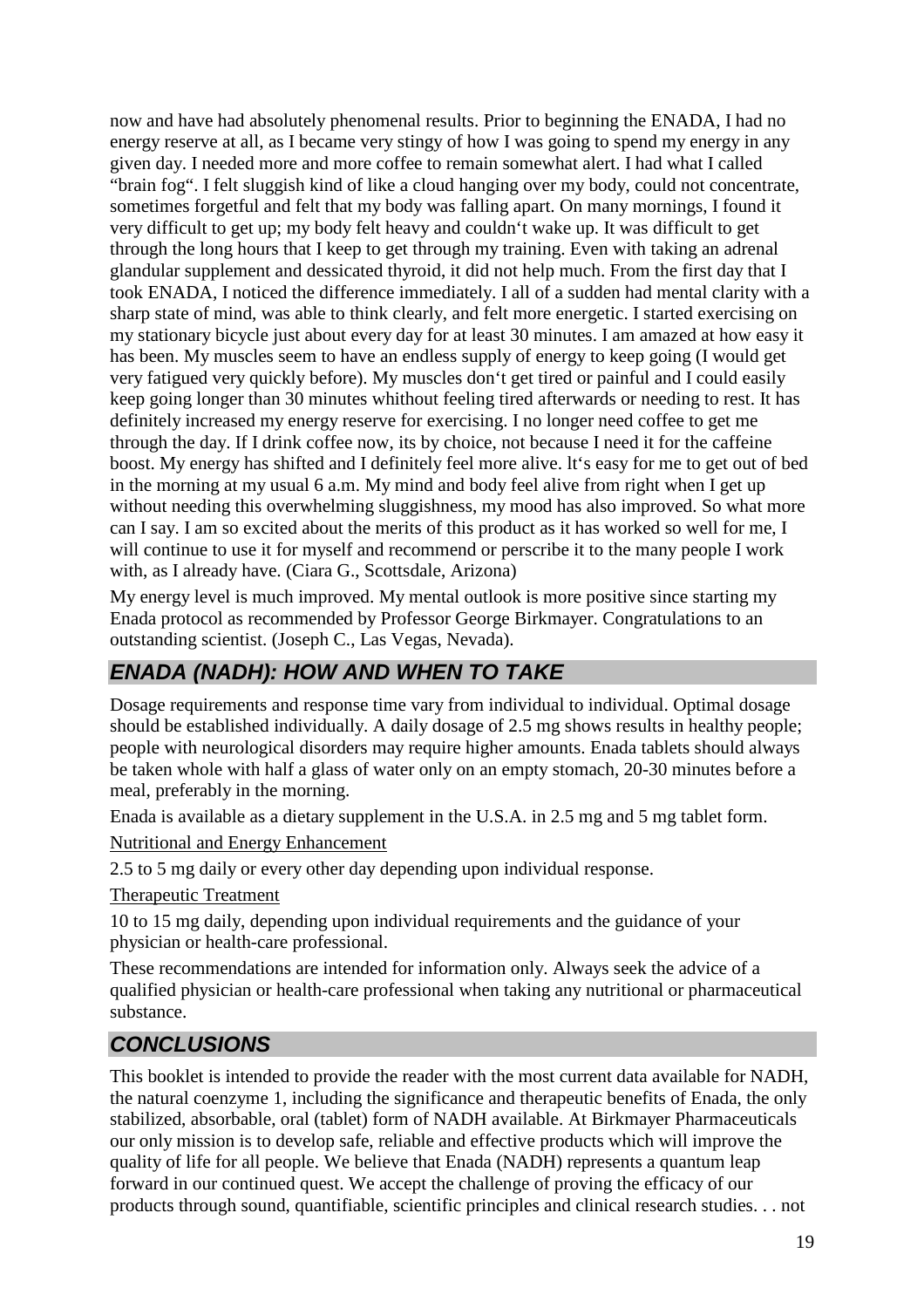marketing hype. We have invested millions of dollars in research to achieve Investigative New Drug (IND) status for Enada by the Food and Drug Administration, enabling us to conduct FDA-approved clinical trials at prestigious medical institutions such as Georgetown University Medical Center and the Nicholas Institute for Sports Medicine at Lenox Hill Hospital. Our objective is to demonstrate beyond a shadow of doubt that Enada increases cellular energy in the body. To achieve this we went to both ends of the medical and athletic spectrum. We are testing patients suffering from chronic fatigue syndrome (a total loss of energy) to highly conditioned, competitive athletes who compete in triathlons (a total need of energy). By scientifically demonstrating and validating increased energy performance through double-blind clinical trials, we will also provide energy enhancement and improvement for the benefit of all people who know, trust and experience our Enada (NADH).

#### **REFERENCES**

1. Lehninger AL. "Vitamins and Coenzymes." Biochemistry, 2nd edition. The John Hopkins University School of Medicine, Worth Publishers, Inc. 1975; 337-342.

2. Alberts B, Bray D, Lewis J, Raff H., Roberts K, Watson JD. "Energy Conversion: Mitochondria and Chloroplasts." Molecular Biology of the Cell, 3rd edition. Garland Publishing Inc. 1994; 653-720.

3. Klingenberg M. "Pyridinnucleotide und biologische Oxydation," Zur Bedeutung der freien Nukleotide. II. Moosbacher Kolloquium, Springer Verlag, Heidelberg 1960; 82-114.

4. Harden A, Young WJ. J. Physiol. 1905, 32.

5. Garner RC, Farmer PB, Steel GT, Wright AS, eds. Human Carcinogen Exposure. Biomonitoring and Risk Assessment. Oxford: IRL Press, 1991.

6. Grandjean P, ed. Ecogenetics, Genetic Predisposition to the Toxic Effects of Chemicals. London: Chapman and Hall, 1991: 3-18.

7. Harns CC, Weston A, Willey JC, Trivers GE, Mann DL. "Biochemical and molecular epidemiology of human cancer: indicators of carcinogen exposure, DNA damage, and genetic predisposition." Environ. Health Perspect. 1987; 75: 109-119.

8. Demopoulos HB et al. "The possible role of free radical reactions in carcinogenesis. "J. Environ. Path. Tox. 1980; 3: 273-303.

9. Bankson DD, Kestin M, Rifai N. "Role of free radicals in cancer and atherosclerosis." Clin. Lab. Med. 1993; 13: 463-480.

10. Halliwell B. "The role of oxygen radicals in human disease, with particular reference to the vascular System." Haemostasis 1993; 23(suppl): 118-126.

11. Ueda K, Hayaishi 0. "ADP-Ribosylation." Ann. Rev. Biochem. 1985; 54: 73-100.

12. Satoh MS, Poirier GG, Lindahl T. "NAD+-dependent repair of damaged DNA by human cell extracts." Biol. Chem. 1993, 268; 8: 5480- 5487.

13. Badwey CW and Gerard RW. "Production of superoxide and hydrogen peroxide by an NADH oxidase in guinea pig polymorphonuclear leukocytes." J. Bio!. Chem. 1979; 254: 11530-11537.

14. Grisham MB, Everse J. "The role of pyridine nucleotides in phagocytosis," in Everse: The Pyridine Nucleotide Coenzymes. Academic Press, Inc., New York, 149-278.

15. Pryor WA. "Free radical reactions and their importance in biochemical systems." Fed. Proc. 1973; 32: 1862-1874.

16. Tappel AL. "Lipid peroxidation damage to cell components." Fed. Proc. 1973; 32: 1870- 1874.

17. Halliwell B, Gutteridge JMC. "Oxygen toxicity, oxygen radicals, transition metals and disease." Biochem. J. 1984; 219: 1-14.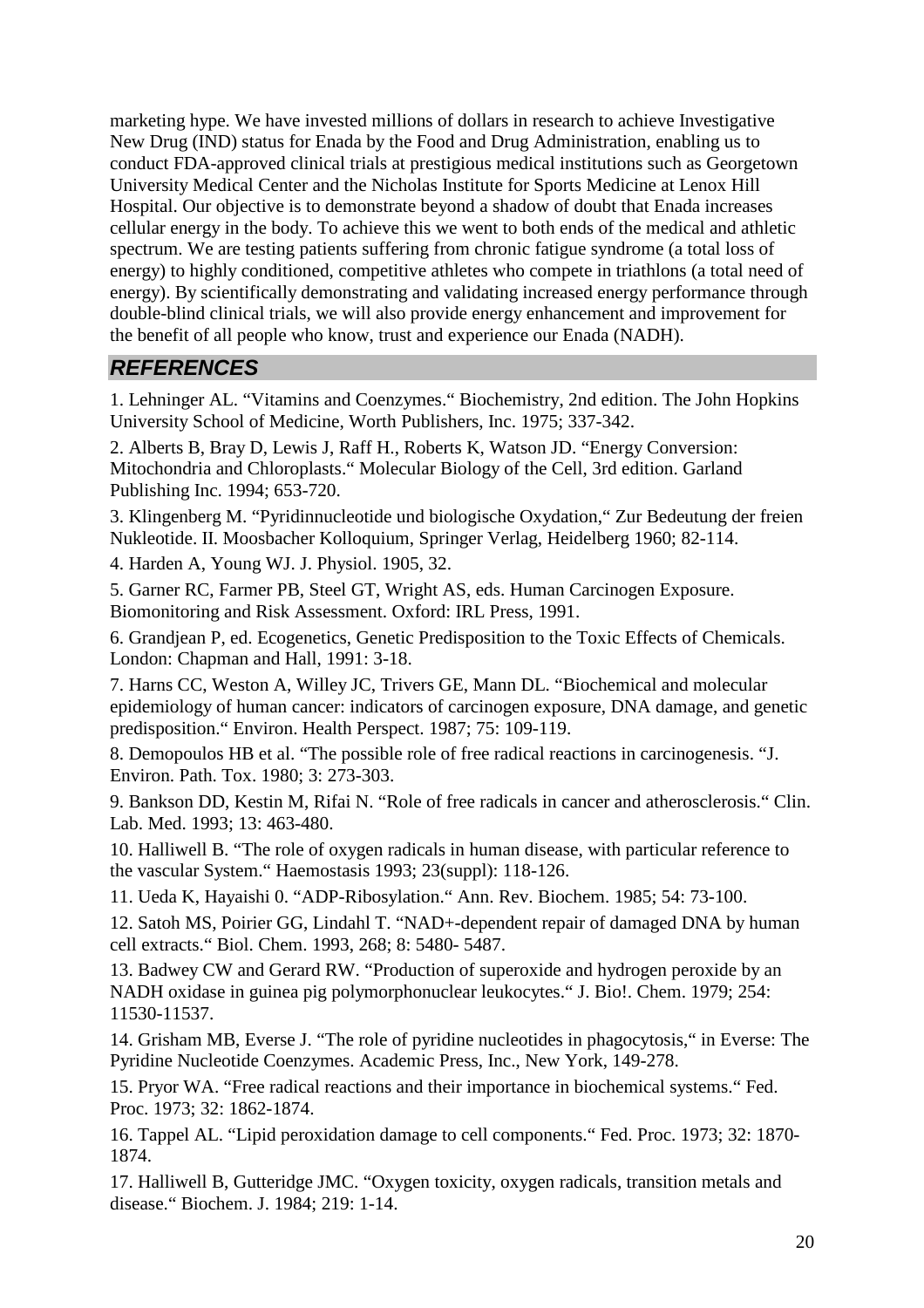18. Cranton EM and Frackelton JR "Free radical pathology in age-associated diseases: Treatment with EDTA chelation, nutrition and antioxidants." J. Hol. Med. 1984; 6: 6-36.

19. Halliwell B, Gutteridge JMC. "Role of free radials and catalytic metal ions in human disease: An overview." Methods Enzymol. 1990; 186: 1-85.

20. Coon MJ. "Oxygen activation in the metabolism of lipids, drugs and carcinogens." Nuft Rev. 1978; 36: 319-328.

21. Demopoulos HB, Pietronigro DD, Seligman ML. "The development of secondary pathology with free radical reactions as a threshold mechanism." J. Am. Coll. Tox. 1983; 2: 173-184.

22. Halliwell B, Gutteridge JMC. Free Radicals in Biology and Medicine. Oxford: Ciarendon Press,1 985.

23. Gutteridge JMC, Halliwell B. Antioxidants in Nutrition, Health and Disease. Oxford: Oxford University Press, 1994.

24. Vrecko K, Birkmayer JGD, Krainz J. "Stimulation of dopamine biosynthesis in culture P12 pheochromocytoma cells by the coenzyme nicotinamide adenine dinucleotide (NADH)." J. Neural. Transm. 1993; 5: 147-156.

25. Gardier AM. Effects of Acute and Chronic NADH Administration on Peripheral and Central Norepinephrine and Dopamine Synthesis in the Rat. Birkmayer Institute for Parkinson Therapy, Intemal Lab Report No. 94070401.

26. Kuhn W, Müller Th, Winkel R, Danielczik 5, Gerstner A, Häcker R, Mattem C, Przuntek H. "Parenteral application of NADH in Parkinson's disease: clinical improvement partially due to stimulation of endogenous levodopa biosynthesis." J. Neura!. Transm. 1996; 103: 1187-1193.

27. Birkmayer W, Rieder P. Understanding the Neurotransmitters: Key to the Workings of the Brain. Springer Verlag: Wien-New York 1989.

28. Koulousakis A, Nittner K. "Parkinson'sche Erkrankung und Sexualfunktion." In: Fischer PA (ed.) Vegetativstörungen beim Parkinson-Syndrom. Roche, Basel 1984; 189-208.

29. Ulm G, Suchy 1. "Drug treatment of Parkinson's disease with special reference to lisuride." In: Van Manesn J, Rinne UK (eds). Lisuride: A New Dopamine Agonist and Parkinson's Disease. Excerpta Medica Amsterdam, 1986: 55-63.

30. Thorner MO, Vance ML. "Clinical aspects of dopamine in the regulation of human anterior pituitary function." In: Basic and Clinical Aspects of Neuroscience: The Role of Brain Dopamine. Springer Verlag 1989; 3: 19-29.

31. Lieber CS. "Alcohol, liver, and nutrition." J. Am. Coll. Nutr. 1991, Dec 10(6): 602-632.

32. Lieber CS. "Hepatic and metabolic effects of ethanol: pathogenesis and prevention." Annals of Medicrne 1994; 26(5): 325-

33. Busheri N, Taylor J, Lieberman 5, Mirdamadi-Zonosi N, Birkmayer G, Preuss HG. "Oral NADH affects blood pressure, lipid peroxidation and lipid profile in spontanously hypertensive rats." J. Am. Coll. Nutr. 1997, in print.

34. Baez S, Linderson Y, Segura-Aquilar J. "Superoxide dismutase and catalase enhance autoxidation during one-electron reduction of aminochrome by NADPH-cytochrome p-450 reductase." Biochemical and Molecular Medicine 1995: 54(1):12-18.

35. Lamperth L, Dalakas MC, Dagani F, Anderson J, Ferrari R. "Abnormal skeletal and cardiac muscle mitochondria induced by zidovudine (AZT) in human muscle in vitro and in an animal model." Lab. Invest. 1991, Dec 65(6): 742-751.

36. Bindoli A, Valente M, Cavallini L. "Prevention of lipid peroxidation by NADH(P)H in rat liver submitochondrial particles." Biochem. Int. 1987, Jul 15(1): 255-262.